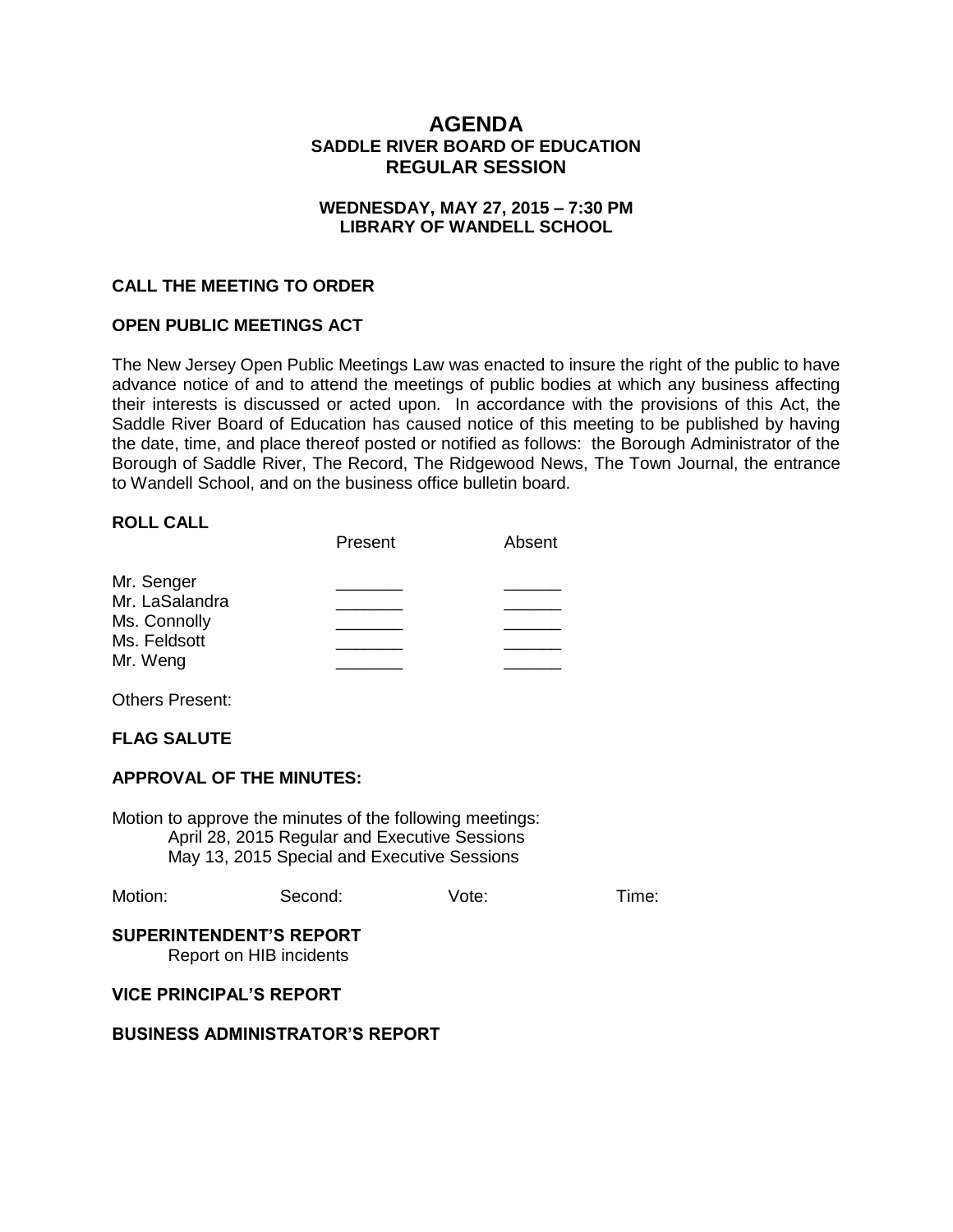# **BOARD PRESIDENT'S REPORT**

# **MEETING OPEN TO THE PUBLIC FOR DISCUSSION OF AGENDA ITEMS ONLY**

# **AGENDA ITEMS AS PER ATTACHED**

# **COMMITTEE REPORTS**

- 1. Finance/Budget Committee
- 2. Board Communications Committee
- 3. Technology Committee
- 4. Curriculum Committee
- 5. Renovation Committee
- 6. Wandell School Recreation Committee
- 7. Liaisons: Ramsey Board of Education Northern Highlands Board of Education
- 8. Home and School Association
- 9. New Jersey School Boards Association/NJSBA Legislative Committee
- 10. Policy Committee
- 11. Health, Well-being, Safety and Transportation Committee
- 12. Liaison to Mayor and Council
- 13. Negotiations Committee

# **COMMENTS BY THE PUBLIC ON NON-AGENDA ITEMS**

# **MOTION TO ENTER EXECUTIVE SESSION**

WHEREAS Section 8 of the Open Public Meetings Act, Chapter 231, PL 1975, permits the exclusion of the public from a meeting in certain circumstances and

WHEREAS the Board is of the opinion that such circumstances presently exist

BE IT RESOLVED by the Saddle River Board of Education that:

 The public shall be excluded from discussion of the hereinafter-specified subjects: The general nature of these subjects is: Legal Issues, Negotiations

It is anticipated at this time that the above-stated subject matters will be made public when the Board determines them to be no longer prejudicial or when the board takes formal action.

| Motion:<br>Vote:<br>Second:<br>l ime: |  |
|---------------------------------------|--|
|---------------------------------------|--|

# **MOTION TO ADJOURN EXECUTIVE SESSION AND MEETING**

| Motion: | Second: | Vote: | Time: |
|---------|---------|-------|-------|
|---------|---------|-------|-------|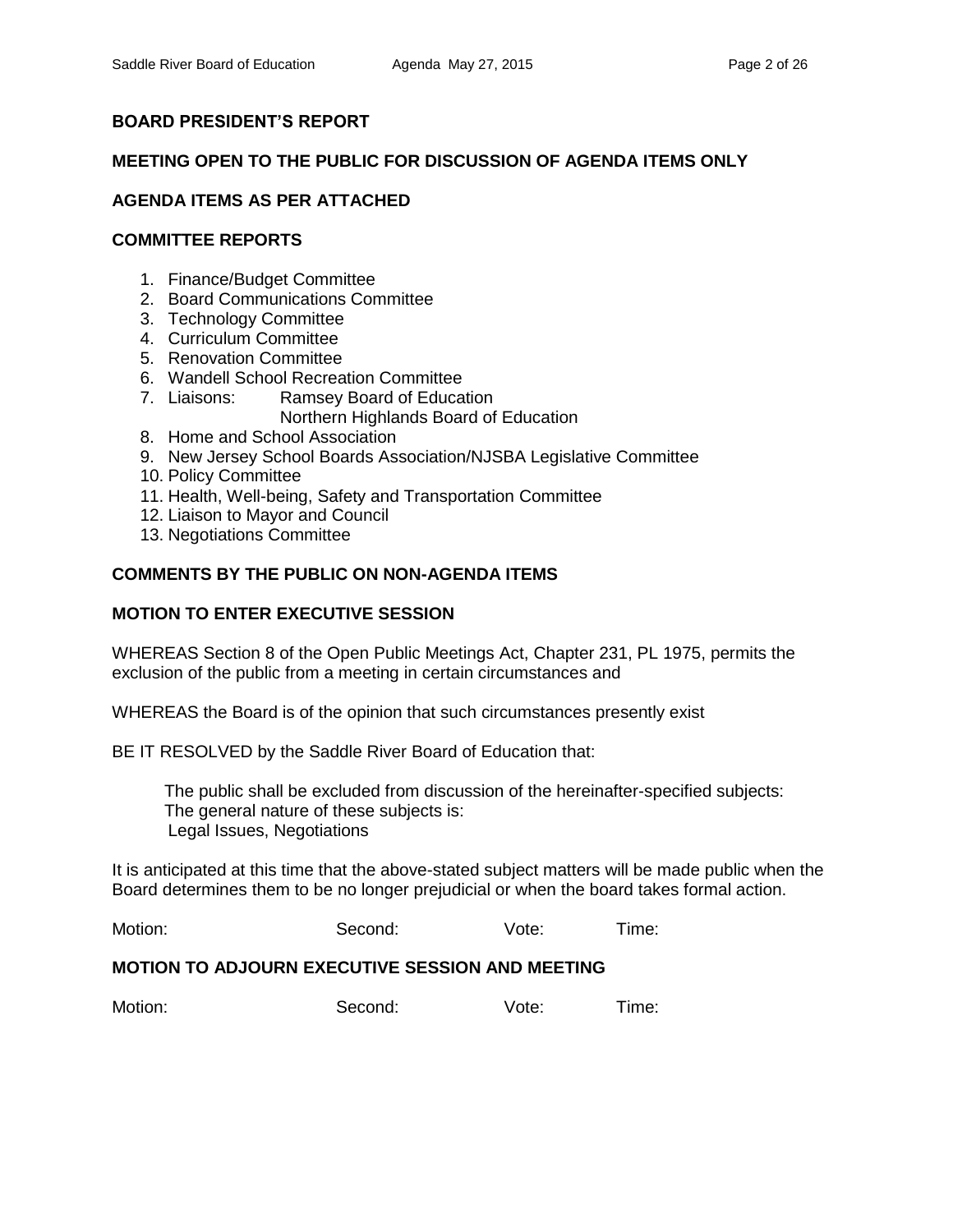# **SADDLE RIVER BOARD OF EDUCATION TUESDAY, MAY 26, 2015 RESOLUTIONS – SUMMARY**

### **ADMINISTRATION**

- A-827 Negotiations Committee Appointment
- A-828 PACO, AHERA, Asbestos Compliance Appointments
- A-829 Participation in Law Enforcement Torch Run Schools Program

# **HUMAN RESOURCES**

- HR-1153 Dr. William Ronzitti Continuation as Interim Superintendent
- HR-1154 Employment Contract Logan SBA/BS 2015/2016
- HR-1155 Staffing Assignments- 2015/2016
- HR-1156 Create Position Part-time Classroom and Clerical Aide
- HR-1157 Summer Employment

# **EDUCATION**

- E-785 Region V Shared Services Agreement
- E-786 Neurological Exam
- E-787 Ramsey Board of Education Special Education Tuition 2014/15
- E-788 Chapter 192/193 Services Bergen County Special Services 2015/16
- E-789 Occupational Therapy Services Rickard Rehabilitation 2015/16
- E-790 Summer 2015 Programs Special Education

# **FINANCE**

- F-2230 Payment of Bills May 2015
- F-2231 Appropriation Transfer April 2015
- F-2232 Line Item Certification
- F-2233 Board Secretary Report April 2015
- F-2234 Treasurer Report April 2015
- F-2235 Agreement Treasurer's & Board Secretary's Reports April 2015
- F-2236 School Nursing Staffing Agreement Bayada
- F-2237 Foundation Donations 2014/15
- F-2238 Chapter 192/193 Funding 2014/15 Additional Funding
- F-2239 Asbury Park Board of Education ITC 2015/16
- F-2240 Horizon Dental Renewal 2015/16
- F-2241 Realtime Renewal 2015/16
- F-2242 Lerch, Vinci & Higgins Long Term Debt Services
- F-2243 LAN Associates HVAC Upgrades
- F-2244 HVAC Bid Acceptance
- F-2245 Whitman Asbestos Design, Monitoring & Reporting
- F-2246 School Bond Sale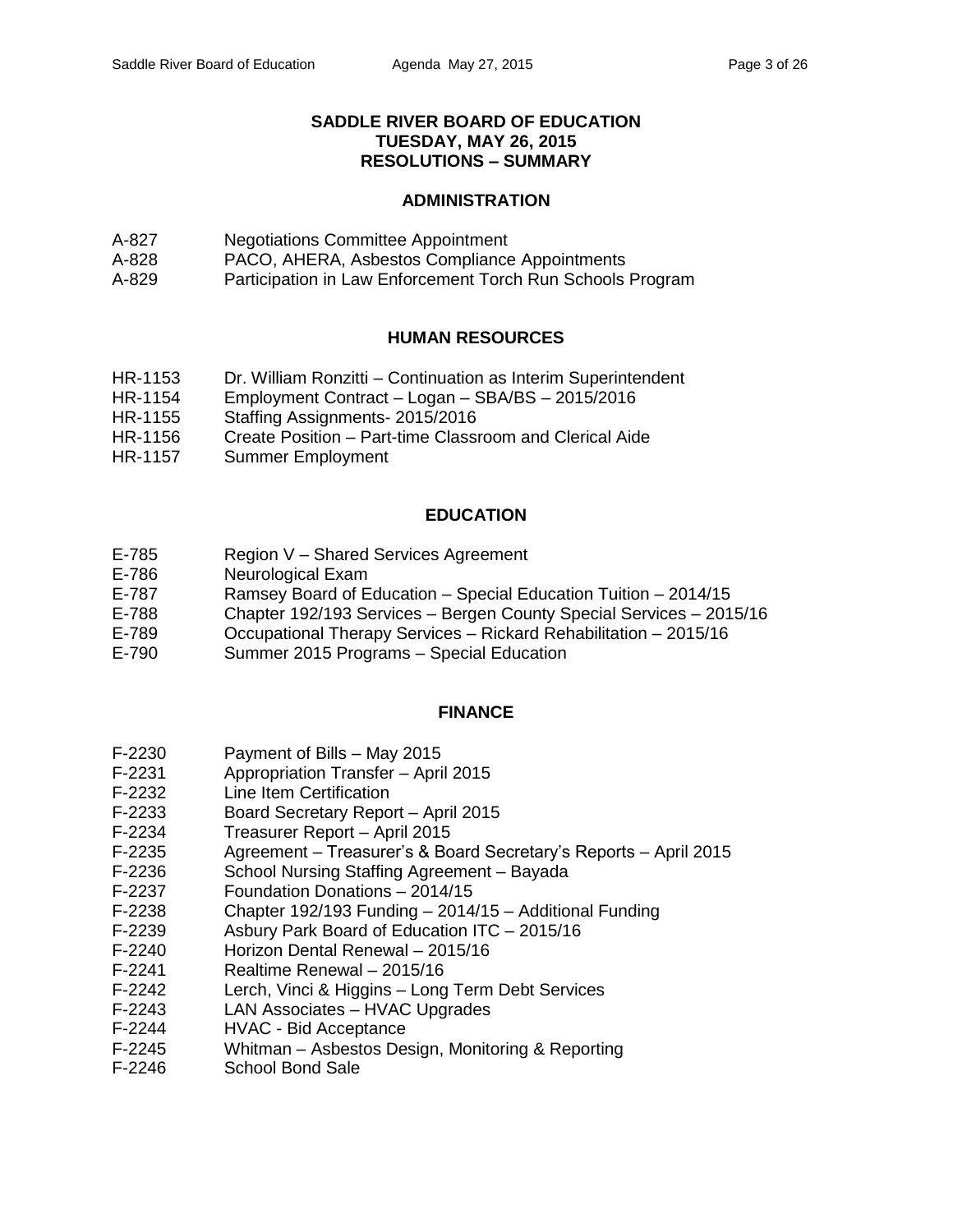# **ADMINISTRATION**

#### **A-827 NEGOTIATIONS COMMITTEE APPOINTMENT**

Motion to approve the appointment of Mr. Weng to the negotiations committee, replacing Ms. Connolly, by the President of the Board.

#### **A-828 PACO, AHERA, ASBESTOS COMPLIANCE APPOINTMENTS**

Motion to appoint Donna Logan, School Business Administrator/Board Secretary as the Public Agency Compliance Officer, designated individual to address AHERA regulations, and Asbestos Compliance Officer effective May 1, 2015.

#### **A-829 PARTICIPATION IN LAW ENFORCEMENT TORCH RUN SCHOOLS PROGRAM**

BE IT RESOLVED, that the Saddle River Board of Education supports and approves Wandell School's participation in the Law Enforcement Torch Run Schools Program for Special Olympics on Friday, June 12, 2015.

#### ALL ADMINISTRATION MOTIONS BUNDLED FOR SINGLE VOTE: Motion: Second: Second: Vote: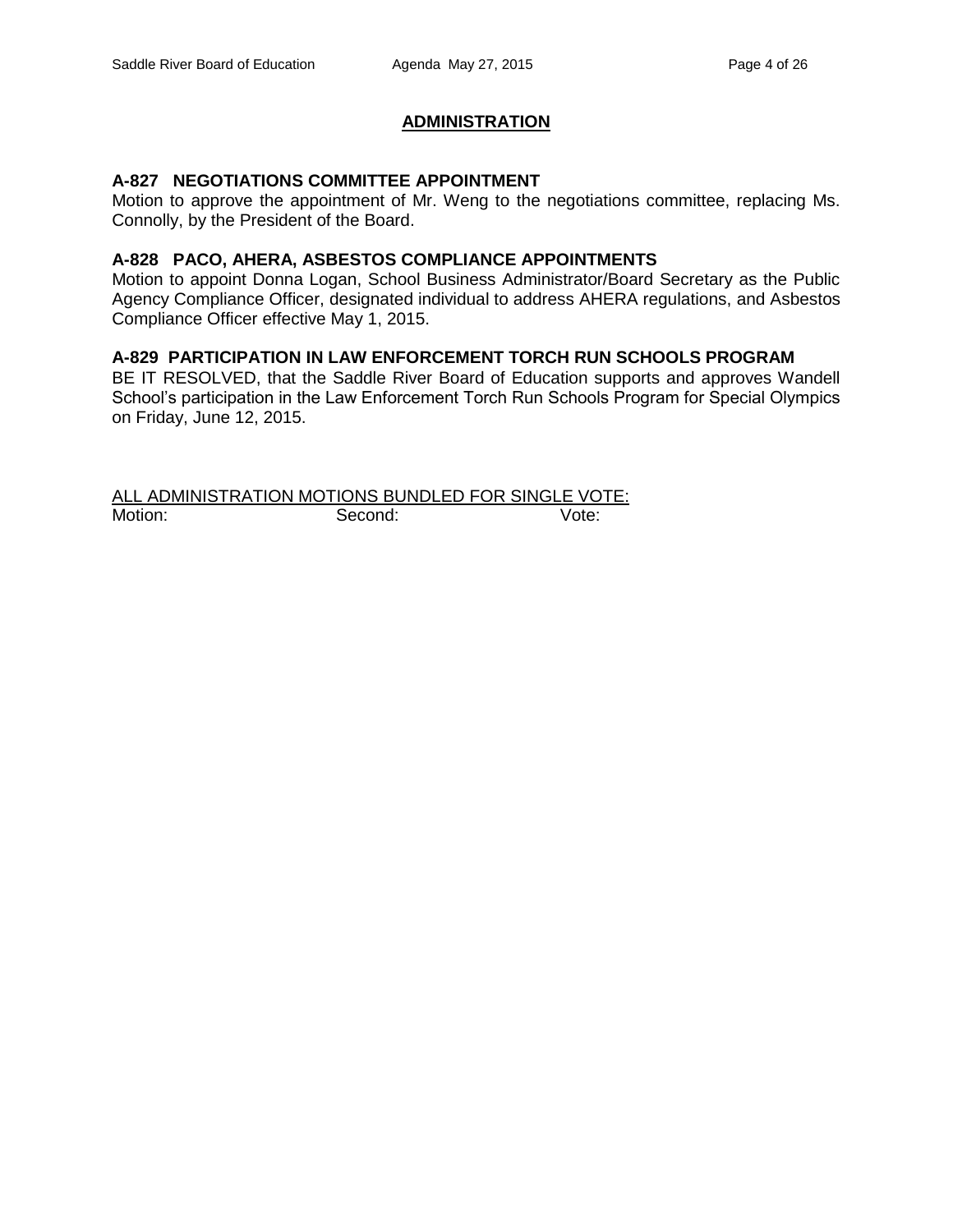# **HUMAN RESOURCES**

# **HR-1153 DR. WILLIAM RONZITTI – CONTINUATION AS INTERIM SUPERINTENDENT**

BE IT RESOLVED that the Saddle River Board of Education approves the re-employment of Dr. William Ronzitti as Interim Superintendent commencing July 1, 2015 through June 30, 2016, according to the terms and conditions of the Interim Superintendent employment contract, pending approval by the Interim Executive County Superintendent.

# **HR-1154 EMPLOYMENT CONTRACT – LOGAN - SCHOOL BUSINESS ADMINISTRATOR/BOARD SECRETARY –2015/16**

BE IT RESOLVED that, upon recommendation of the Superintendent, the Saddle River Board of Education approves the Employment Contract of Donna M. Logan as School Business Administrator/Board Secretary for the period of July 1, 2015 through June 30, 2016, as reviewed and approved by the Interim Executive County Superintendent on May 11, 2015.

# **HR-1155 STAFFING ASSIGNMENTS - 2015/16**

BE IT RESOLVED that, upon recommendation of the Superintendent, the Saddle River Board of Education approves the re-employment of the Saddle River School District staff for the 2015- 2016 school year as per the attached list.

# **HR-1156 CREATE POSITION – PART-TIME CLASSROOM & CLERICAL AIDE**

BE IT RESOLVED that, upon recommendation of the Superintendent, the Saddle River Board of Education approves the creation of one part-time classroom and clerical aide position (24.75 hours per week), position control roster # 200800120000001 effective 9/1/15.

# **HR-1157 SUMMER EMPLOYMENT**

BE IT RESOLVED that, upon recommendation of the Superintendent, the following staff members be approved for summer employment:

| <b>Staff Member</b> | Description of<br>Work   | Length of<br>service | Purpose of work                               | Pay Rate                                      |
|---------------------|--------------------------|----------------------|-----------------------------------------------|-----------------------------------------------|
| Squeo, Virginia     | 1-1 spec ed aide         | 18 days              | ESY program                                   | @ her 2015/16 hourly<br>rate                  |
| English, Rosalie    | Reading<br>Comprehension | 4-45 min<br>sessions | Special ed student<br>entering high<br>school | According to terms of<br><b>SREA</b> contract |
| Cooper, Jill        | Speech Therapy           | 4-30 min<br>sessions | Special ed student<br>entering high<br>school | According to terms of<br><b>SREA</b> contract |
| Knopf, June         | <b>CST</b> secretary     | 10 days              | summer<br>secretarial work                    | @ her 2015/16 hourly<br>rate                  |
| Cooper, Jill        | Speech Therapy           | 10 days              | Speech therapy<br>services as<br>needed       | @ her 2015/16<br>contracted rate              |

ALL HR MOTIONS BUNDLED FOR SINGLE VOTE:

| Motion:             | Second: |     |
|---------------------|---------|-----|
| Roll Call Vote: JC: | TW:     | HS: |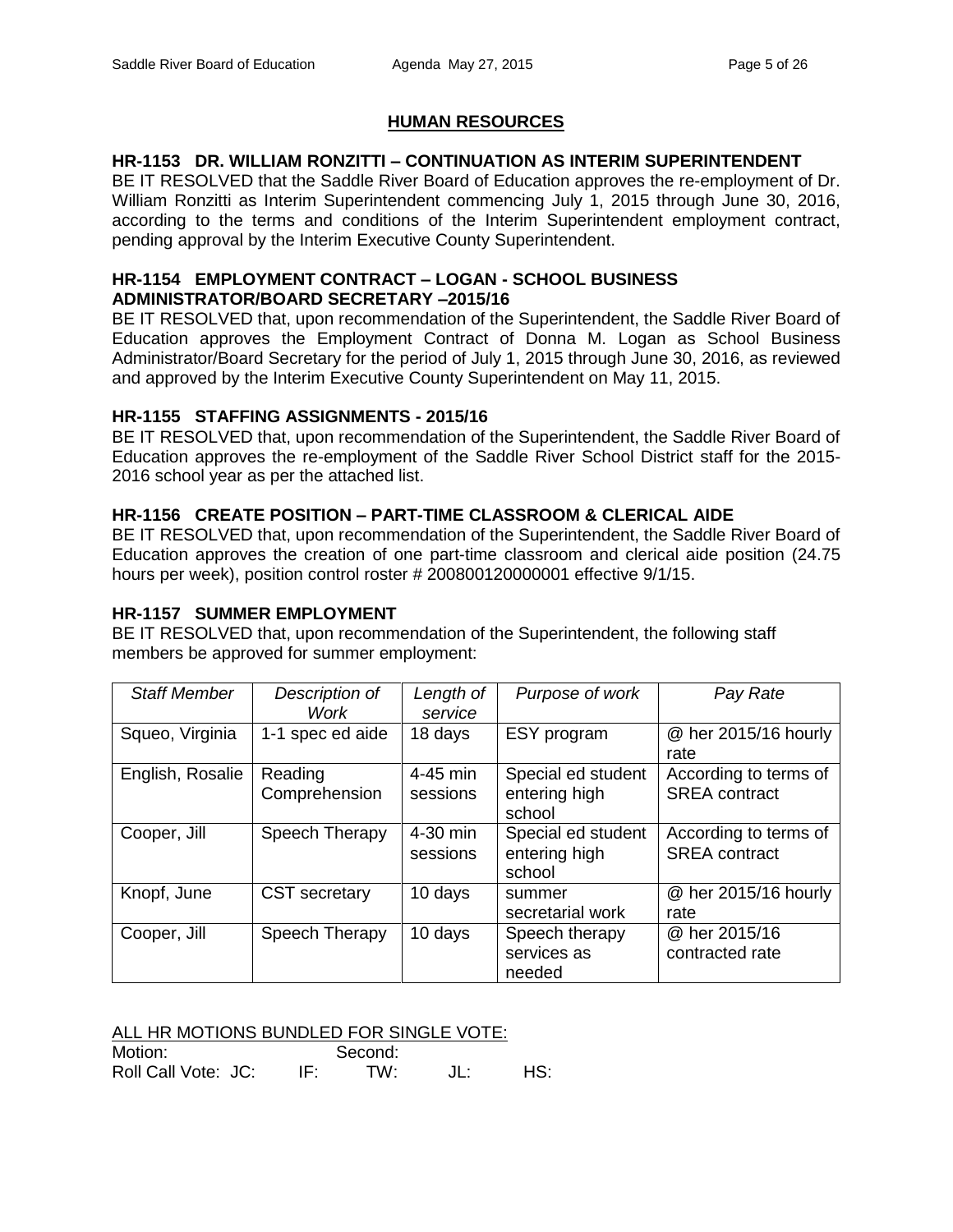# **EDUCATION**

### **E-785 REGION V – SHARED SERVICES AGREEMENT – 2015/16**

BE IT RESOLVED, that the Saddle River Board of Education approves a shared services agreement including, but not limited to, CST evaluations at the rate of \$310 per evaluation, hourly student therapies and other student support services at the rate of \$67.00 per hour, nonpublic school services and other services as requested to be provided by Region V consultants on an as needed basis for the 2015/16 school year. There is a 7% administrative fee for out of region districts. Maximum approved for the 2015/16 school year is set at \$36,500.

# **E-786 NEUROLOGICAL EVALUATION**

BE IT RESOLVED, that the Saddle River Board of Education approves a maximum of \$400 for a special education neurological evaluation performed by Hackensack Neurology Group.

# **E-787 RAMSEY BOARD OF EDUCATION – SPECIAL EDUCATION TUITION – 2014/15**

BE IT RESOLVED, to approve the payment of \$32,500 in tuition to the Ramsey Board of Education for the 2014/15 school year for a special education student at Tisdale School.

#### **E-788 CHAPTER 192/193 SERVICES – BERGEN COUNTY SPECIAL SERVICES – 2015/16**

BE IT RESOLVED that the Saddle River Board of Education approves entering into a services agreement with the Bergen County Special Services School District to provide Chapter 192/193 non-public school services for the 2015/16 school year.

# **E-789 OCCUPATIONAL THERAPY SERVICES – RICKARD REHABILITATION – 2015/16**

BE IT RESOLVED that the Saddle River Board of Education approves an agreement with Rickard Rehabilitation Services, Inc. to provide occupational therapy & evaluation services for one special education student during the 2015/16 school year at a maximum cost of \$4,655.00; one evaluation (\$365) and  $44 - 45$  minute sessions at \$97.50 per session (\$4,290).

# **E-790 SUMMER 2015 PROGRAMS - SPECIAL EDUCATION**

BE IT RESOLVED to approve participation and tuition in the following summer programs for special education students:

| Clearview School | 7/8/15 - 8/18/15          | \$7,336  |
|------------------|---------------------------|----------|
| Silvergate Prep  | 10 weeks beginning 7/1/15 | \$12,000 |
| <b>NWBCSE</b>    | $6/29/15 - 7/24/15$       | \$1,000  |

ALL EDUCATION MOTIONS BUNDLED FOR SINGLE VOTE: Motion: Second: Vote: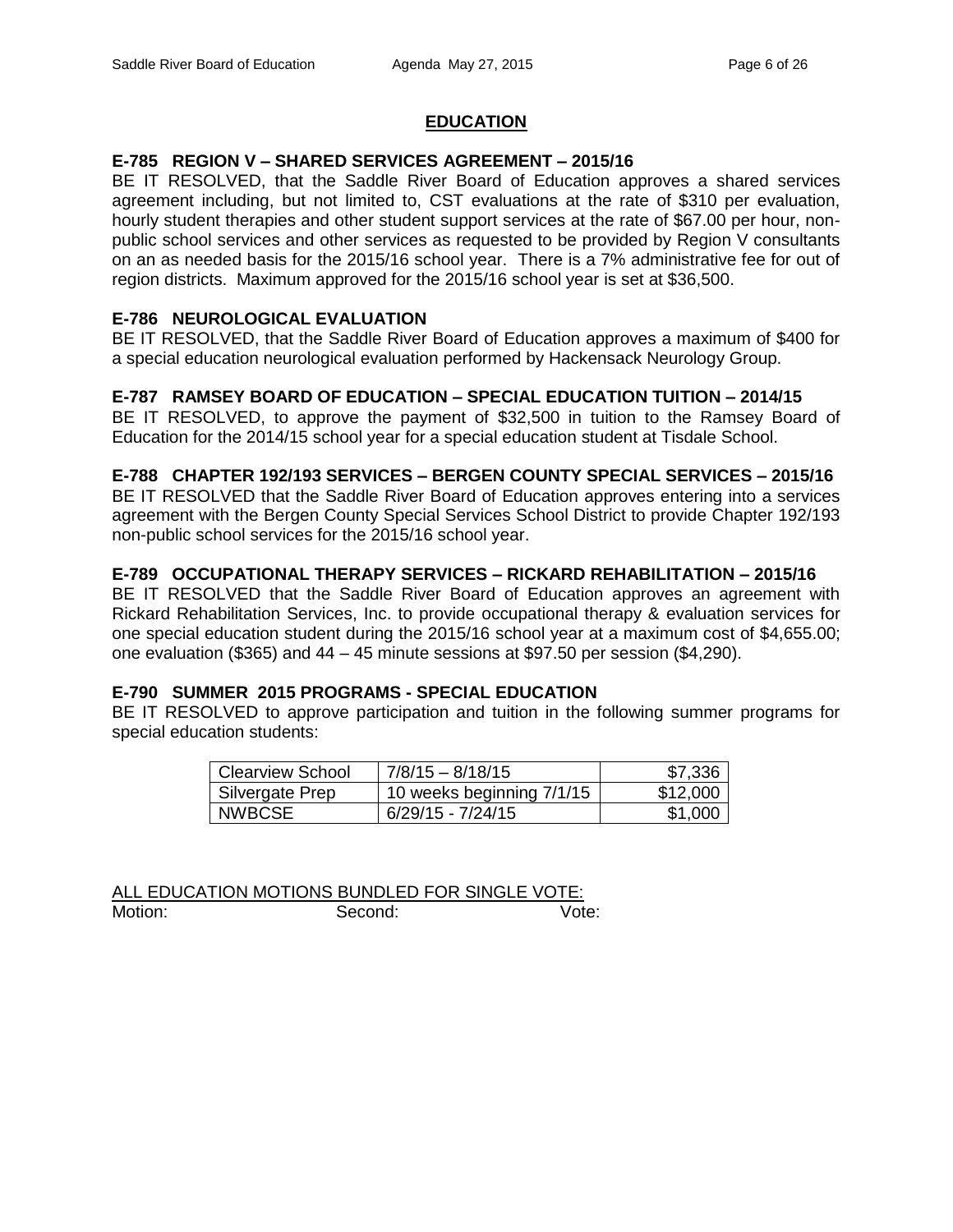#### **FINANCE**

#### **F-2230 PAYMENT OF BILLS – MAY 2015**

BE IT RESOLVED that the payment of bills as per the attached May Bills and Claims be approved.

#### **F-2231 APPROPRIATION TRANSFERS – APRIL 2015**

BE IT RESOLVED that the attached appropriation transfers for the month of April 2015 be approved.

# **F-2232 LINE ITEM CERTIFICATION**

BE IT RESOLVED that in compliance with NJAC 6:20-2A-10(e) that the Board of Education certifies that no major account or fund has been over-expended and that as of this report, sufficient funds are available to meet the District's financial obligations for the remainder of the fiscal year.

#### **F-2233 BOARD SECRETARY REPORT – APRIL 2015**

BE IT RESOLVED that the attached Board Secretary Report for the month of April 2015 be approved.

# **F-2234 TREASURER REPORT – APRIL 2015**

BE IT RESOLVED that the attached Report of the Treasurer for the month of April 2015 be approved.

# **F-2235 AGREEMENT–TREASURER'S & BOARD SECRETARY'S REPORTS – APRIL 2015**

BE IT RESOLVED that the Saddle River Board of Education states that the Report of the Treasurer of School Moneys and the Report of the Secretary of the Board of Education for the month of April 2015 are in agreement and on file in the Board Secretary's Office.

#### **F-2236 SCHOOL NURSING STAFFING AGREEMENT - BAYADA**

BE IT RESOLVED to approve a School Nursing Staffing Agreement with Bayada Home Health Care, Inc. to provide nursing services on an as-needed basis, at the contract indicated rate.

#### **F-2237 FOUNDATION DONATIONS – 2014/15**

BE IT RESOLVED that the Saddle River Board of Education acknowledges with great appreciation the donations provided by the Wandell School Education Foundation during the 2014/15 school year as enumerated on the attached list.

#### **F-2238 CHAPTER 192/193 FUNDING - 2014/15 – ADDITIONAL FUNDING**

BE IT RESOLVED to approve the acceptance of additional funding under the provisions of Chapters 192 and 193 for the 2014-2015 school year:

| Program                          | Original Aid | <b>Additional Funding</b> | Total Funding |
|----------------------------------|--------------|---------------------------|---------------|
| Initial Exam and Class.          | 5.039        | 3.780                     | 8.819         |
| Annual Exam and Class.           | 1.444        | 3.249                     | 4.693         |
| Corrective Speech                | 9.719        | 6.715                     | 16.434        |
| <b>Supplementary Instruction</b> | 2.354        |                           | 2,354         |
| <b>Total Allocation</b>          | \$18,556     | \$13,744                  | \$32,300      |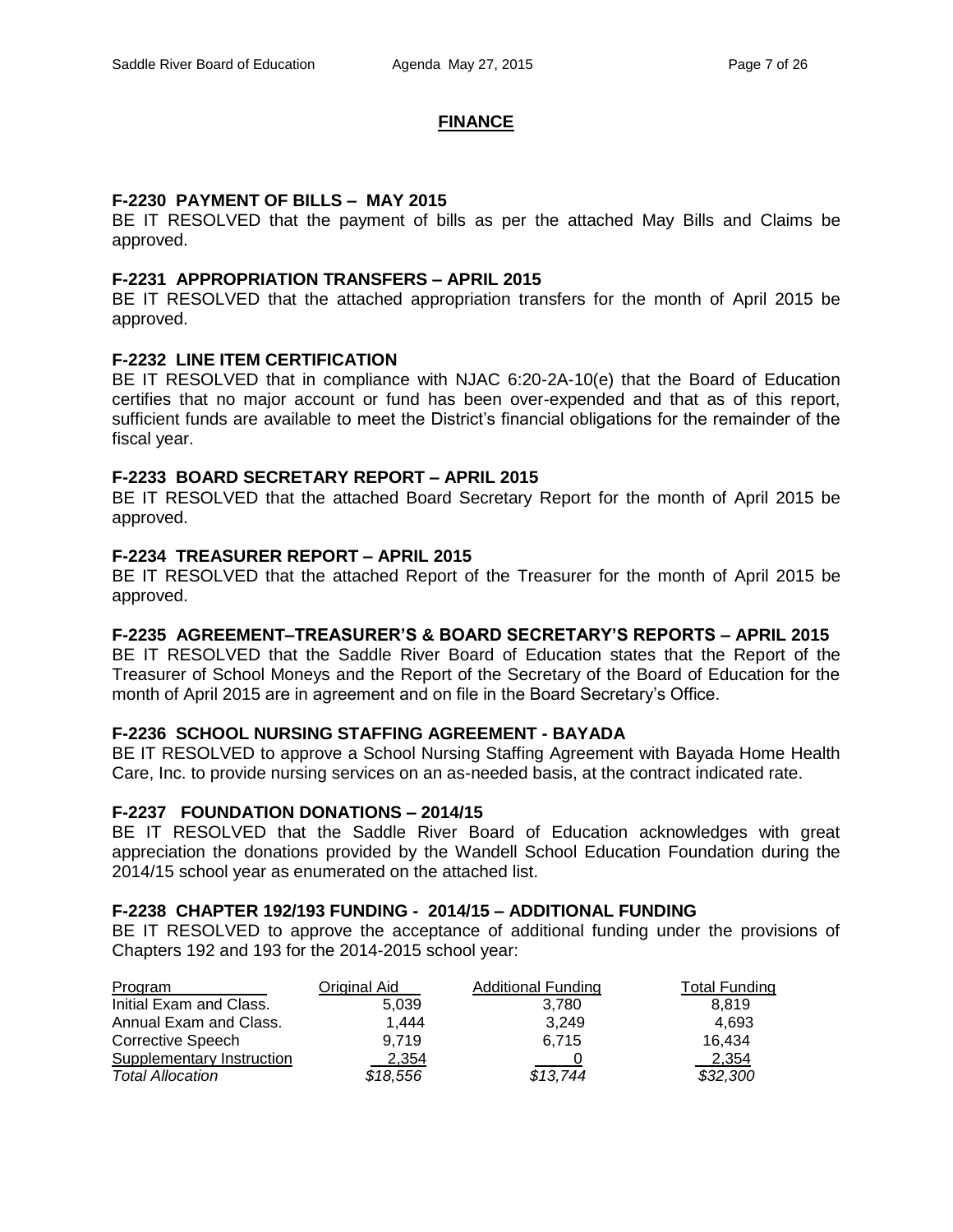# **F-2239 ASBURY PARK BOARD OF EDUCATION ITC – 2015/16**

BE IT RESOLVED to approve the continuation of a participation agreement with the Asbury Park Board of Education (Information Technology Center) for the provision of payroll and budgetary services for the 2015/16 school year at a cost of \$13,025.

# **F-2240 HORIZON DENTAL RENEWAL – 2015/16**

BE IT RESOLVED to approve the dental program renewal for the 2015/16 school year at no increase over the 2014/15 school year.

# **F-2241 REALTIME RENEWAL – 2015/16**

BE IT RESOLVED to approve the renewal of Realtime for the district's student information system for the 2015/16 school year at an annual fee of \$9,052.80.

# **F-2242 LERCH, VINCI & HIGGINS – LONG TERM DEBT SERVICES**

BE IT RESOLVED to approve Lerch, Vinci & Higgins, LLP, district auditors to provide services related to the anticipated sale of long term debt for a fee of \$18,000, plus out-of-pocket expenses.

# **F-2243 LAN ASSOCIATES – HVAC UPGRADES**

BE IT RESOLVED to approve LAN Associates, district architect for the provision of design and construction administration services for the implementation of the HVAC upgrades at Wandell School at a total cost of \$242,500 as per a proposal dated Feb. 1, 2015.

# **F-2244 HVAC BID ACCEPTANCE**

BE IT RESOLVED to accept the following HVAC project bids, opened on May 15, 2015 at 11:00 am:

| <b>Bidder</b>           | <b>Base Bid</b> | Add Alternate #1 | Deduct Alternate #2 |
|-------------------------|-----------------|------------------|---------------------|
| Bill Leary AC & Heating | \$3,947,000     | \$115,000        | \$85,000            |
| AMCO Enterprises, Inc.  | \$3,144,000     | \$138,000        | \$208,000           |
| Framan Mechanical, Inc. | \$2,288,000     | \$130,000        | \$89,000            |
| Teo Technologies, Inc.  | \$2,423,000     | \$110,000        | \$70,000            |
| Reiner Group, Inc.      | \$2,288,619     | \$119,000        | \$110,000           |

# **F-2245 WHITMAN – ASBESTOS DESIGN, MONITORING & REPORTING**

BE IT RESOLVED to approve Whitman's proposal #33902 for asbestos design, monitoring and reporting services for the HVAC upgrades at Wandell School at a total estimated cost of \$14,625.

FINANCE MOTIONS F-2230 through F-2245 BUNDLED FOR SINGLE VOTE: Motion: Second: Vote: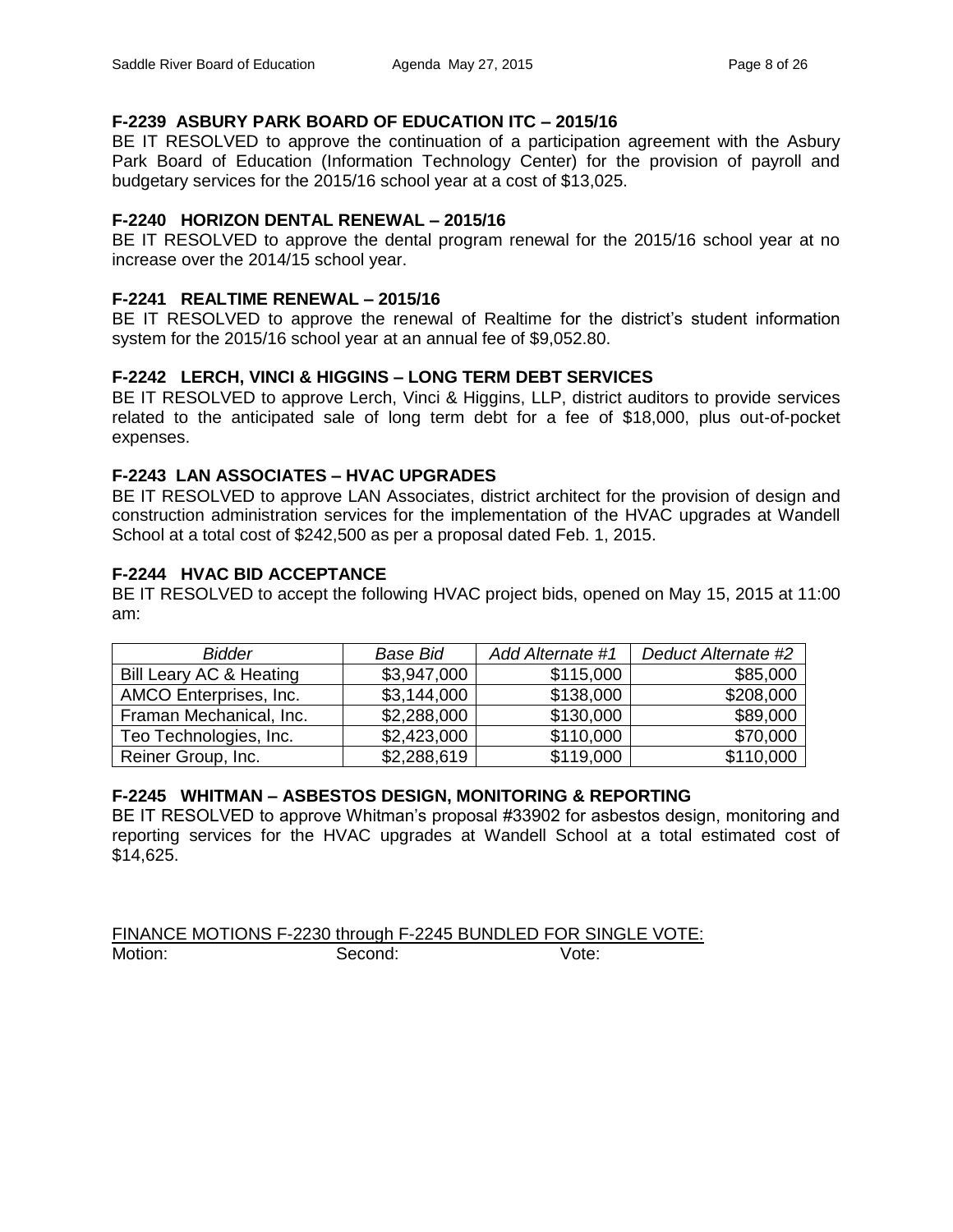# **F-2246 SCHOOL BOND SALE**

**RESOLUTION DETERMINING THE FORM AND OTHER DETAILS OF \$3,097,000 AGGREGATE PRINCIPAL AMOUNT OF SCHOOL BONDS, SERIES 2015 OF THE BOARD OF EDUCATION OF THE BOROUGH OF SADDLE RIVER IN THE COUNTY OF BERGEN, NEW JERSEY, PROVIDING FOR THEIR SALE AND DETERMINING OTHER MATTERS IN CONNECTION THEREWITH**

BE IT RESOLVED BY THE BOARD OF EDUCATION OF THE BOROUGH OF SADDLE RIVER IN THE COUNTY OF BERGEN, NEW JERSEY AS FOLLOWS:

**SECTION 1.** The \$3,097,000 School Bonds, Series 2015 of The Board of Education of the Borough of Saddle River in the County of Bergen, New Jersey (the "Board" when referring to the governing body and the "School District" when referring to the territorial boundaries governed by the Board) authorized by virtue of a proposal adopted by the Board on November 25, 2014, and approved by the affirmative vote of a majority of the legal voters present and voting at a special School District election held on February 10, 2015 pursuant to N.J.S.A. 18A:24-1 et seq., as amended and supplemented, shall be issued as School Bonds (the "Bonds"). The Bonds shall mature in the principal amounts on July 15 in each of the years as follows:

|      | <b>Principal</b> |
|------|------------------|
| Year | <b>Amount</b>    |
| 2016 | \$230,000        |
| 2017 | 285,000          |
| 2018 | 295,000          |
| 2019 | 300,000          |
| 2020 | 310,000          |
| 2021 | 315,000          |
| 2022 | 325,000          |
| 2023 | 335,000          |
| 2024 | 345,000          |
| 2025 | 357,000          |

The Bonds shall be subject to optional redemption prior to maturity as set forth therein. The Bonds shall be ten (10) in number, with one certificate being issued for each year of maturity and shall be numbered SCH-1 to SCH-9 inclusive. The Bonds are entitled to the benefits of the New Jersey School Bond Reserve Act, 1980 N.J. Laws c. 72, as amended and supplemented.

**SECTION 2.** The Bonds will be issued in fully registered book-entry only form, without certificates. One certificate shall be issued for the aggregate principal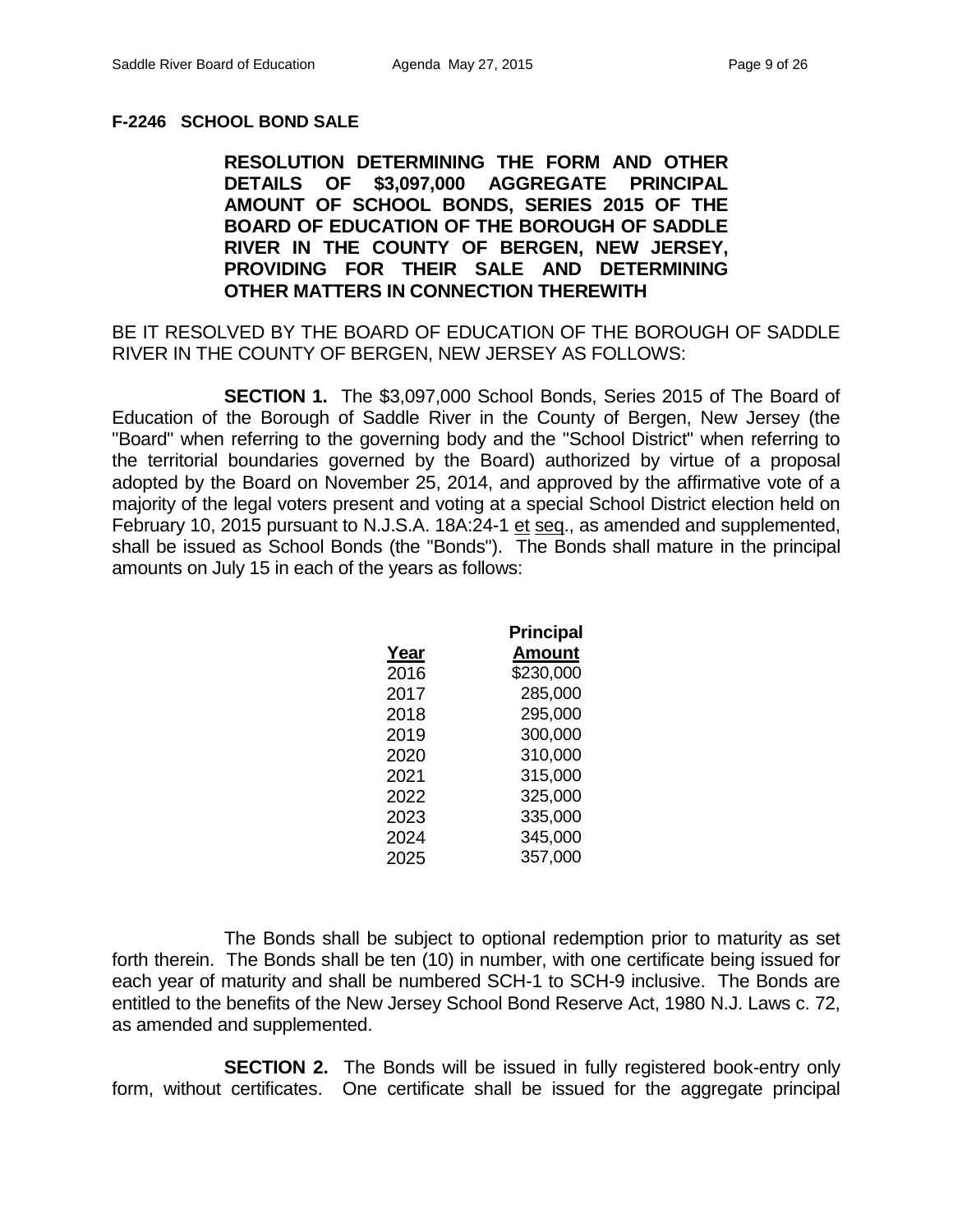amount of Bonds maturing in each year. Both principal of and interest on the Bonds will be payable in lawful money of the United States of America. Each certificate will be registered in the name of and held by Cede & Co., as nominee of The Depository Trust Company, Jersey City, New Jersey ("DTC"), which will act as securities depository for the Bonds (the "Securities Depository"). The certificates will be on deposit with DTC. DTC will be responsible for maintaining a book-entry system for recording the interests of its participants or the transfers of the interests among its participants. The participants will be responsible for maintaining records regarding the beneficial ownership interests in the Bonds on behalf of individual purchasers of such beneficial interests. Individual purchases of the beneficial interests in the Bonds may be made in the principal amount of \$1,000 each or any integral multiple thereof with a minimum purchase of \$5,000 requiredthrough book entries made on the books and the records of DTC and its participants.

Individual purchasers of the Bonds will not receive certificates representing their beneficial ownership interest in the Bonds, but each book-entry Bond owner will receive a credit balance on the books of its nominee, and this credit balance will be confirmed by an initial transaction statement stating the details of the Bonds purchased.

The Bonds will be dated their date of delivery and will bear interest from such date, which interest shall be payable, commencing July 15, 2016 and semi-annually thereafter on the fifteenth day of January and July in each year until maturity at a rate or rates per annum, expressed in a multiple of one-eighth (1/8) or one-twentieth (1/20) of one percentum (1%), as proposed by the successful bidder in accordance with the Notice of Sale authorized and defined herein. The principal of and interest on the Bonds will be paid to the Securities Depository by the Board on the respective maturity dates and due dates and will be credited on the respective maturity dates and due dates to the participants of DTC as of each next preceding July 1 and January 1 (the "Record Dates" for the Bonds). The Bonds shall be executed by the manual or facsimile signature of the Board President under the official seal (or facsimile thereof) affixed, imprinted, engraved or reproduced thereon and attested by the manual signature of the Business Administrator/Board Secretary. The following matters are hereby determined with respect to the Bonds:

| Date of Bonds:                  | Date of Delivery                                                                       |
|---------------------------------|----------------------------------------------------------------------------------------|
| <b>Principal Payment Dates:</b> | July 15, 2016 and each July 15<br>thereafter until maturity                            |
| Interest Payment Dates:         | Semiannually on each January 15<br>and July 15 of each year beginning<br>July 15, 2016 |
| Place of Payment:               | Cede & Co., Jersey City, New Jersey                                                    |

**SECTION 3.** The Bonds shall be substantially in the form set forth in Exhibit A attached hereto, with such additions, deletions and omissions as may be necessary for the Board to market the Bonds in accordance with the requirements of DTC.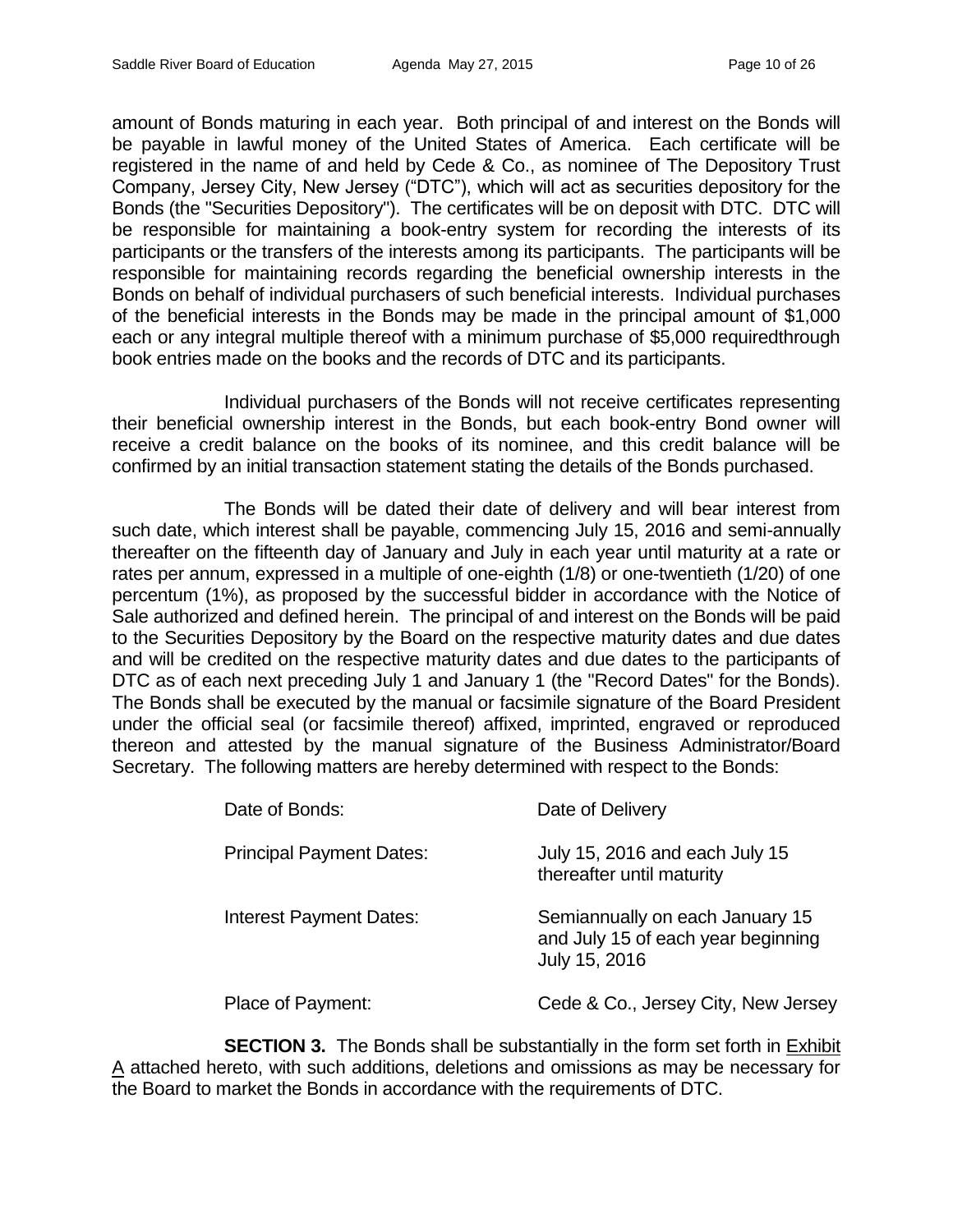**SECTION 4.** The Notice of Sale (the "Notice of Sale") and the Official Form of Proposal for Bonds shall be substantially in the form set forth in Exhibit B with such additions, deletions and omissions as may be necessary for the Board to market the Bonds in accordance with the requirements of DTC.

**SECTION 5.** The Bonds shall be sold upon receipt of electronic bids on Wednesday, June 24, 2015 at 11:00 a.m. by the Business Administrator/Board Secretary of the Board on i-Deal's Bidcomp®/PARITY® electronic competitive bidding system ("PARITY") in accordance with the Notice of Sale authorized herein. The use of the services provided by Parity and the fees associated therewith are hereby approved. The Business Administrator/Board Secretary or Wilentz, Goldman & Spitzer, P.A., Bond Counsel ("Bond Counsel") is hereby authorized and directed to arrange for the publication of the Notice of Sale, such publication to be not less than seven (7) days prior to the date of sale, in summary form in The Bond Buyer, a nationally recognized local government bond marketing publication devoted to financial news and municipal bonds, and the full text of such Notice of Sale in The Record. The Board hereby delegates to and designates the Business Administrator/Board Secretary as the officer authorized to sell and to award the Bonds in accordance with the Notice of Sale authorized herein, and the Business Administrator/Board Secretary shall report in writing the results of the sale to this Board as required by law. **Furthermore, the Board hereby delegates to the Business Administrator/Board Secretary the authority to postpone and reschedule the sale of the Bonds, upon consultation with Bond Counsel, without readvertisement in accordance with the Notice of Sale authorized herein and to adjust the maturity schedule of the Bonds up to twenty-four (24) hours prior to the date of sale indicated herein, which adjustment shall not exceed ten percent (10%) of the principal amount of any maturity or in the aggregate, the overall issue.**

The Board President, the Business Administrator/Board Secretary, Bond Counsel, and the Board Attorney, are each hereby further authorized and directed to do and accomplish all matters and things necessary or desirable to effectuate the offering and sale of the Bonds.

**SECTION 6.** The Bonds shall have affixed thereto a copy of the written opinion with respect to the Bonds that is to be rendered by Bond Counsel to the Board.

**SECTION 7.** The Official Statement to be distributed in preliminary form on or about June 17, 2015 (the "Preliminary Official Statement"), prepared in connection with the offering and sale of the Bonds, is hereby "deemed final" for the purposes of Rule 15c2- 12, as amended and supplemented (the "Rule") promulgated by the Securities and Exchange Commission pursuant to the provisions of the Securities and Exchange Act of 1934, as amended and supplemented, with the exception of certain information permitted to be omitted thereby and is hereby approved and authorized for the information of purchasers of the Bonds, with such changes and corrections not inconsistent with the substance thereof, including those required to reflect the effect of the sale of the Bonds, as are deemed necessary and advisable by the Business Administrator/Board Secretary in consultation with Bond Counsel.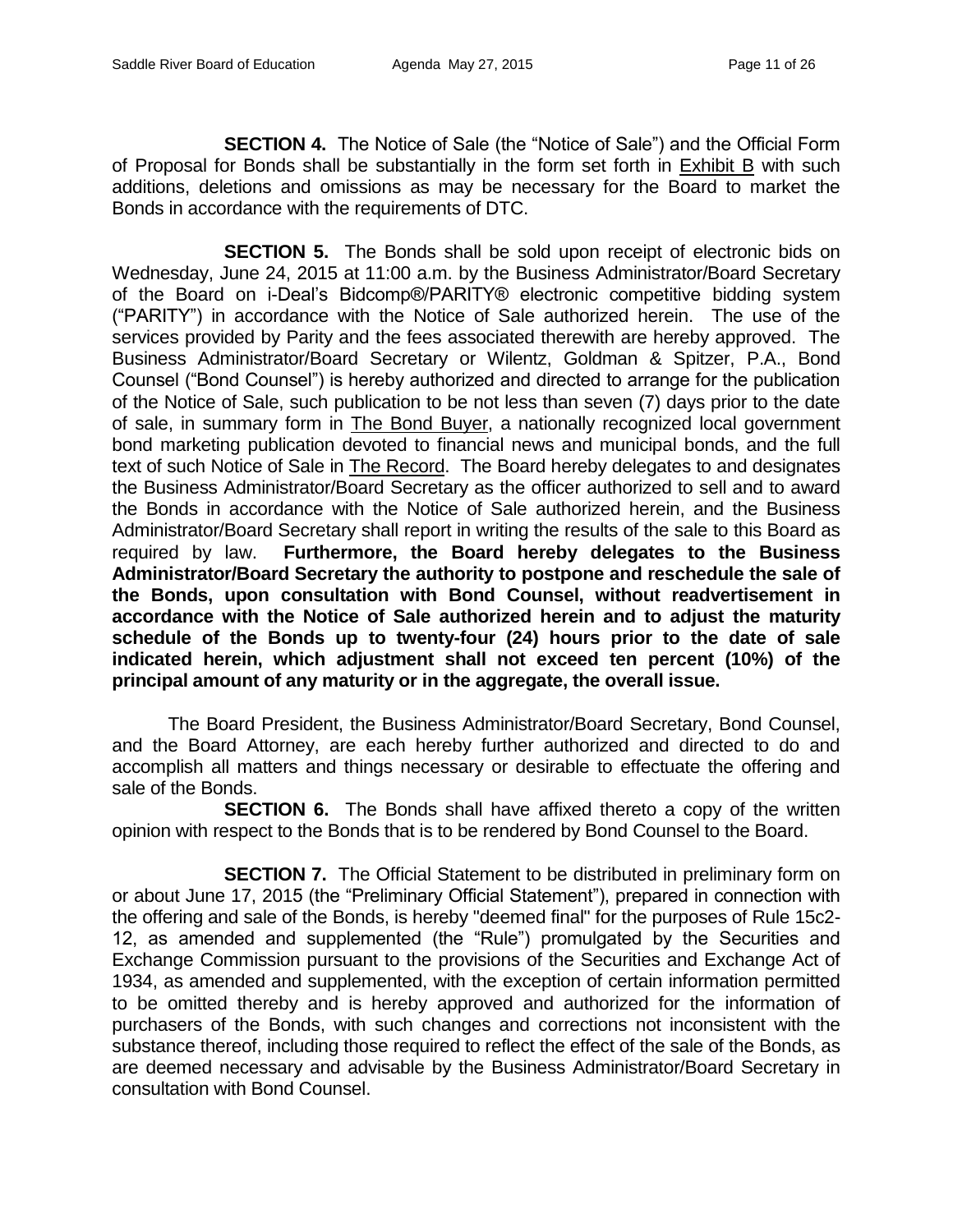**SECTION 8.** Bond Counsel is hereby authorized and directed to arrange for the printing of the Preliminary Official Statement and the Official Statement. Bond Counsel is hereby authorized and directed to arrange for the distribution of the Preliminary Official Statement on behalf of the Board to those financial institutions that customarily submit bids for such Bonds. The Board President or the Business Administrator/Board Secretary is hereby authorized and directed to deliver the Official Statement to the purchaser of the Bonds for its use in connection with the sale, resale and distribution of the Bonds, where and if applicable. Bond Counsel is hereby authorized and directed to prepare the Preliminary Official Statement and the Official Statement as necessary in connection with the issuance of the Bonds, and the Board President or the Business Administrator/Board Secretary is hereby authorized and directed to execute the Official Statement and any certificates necessary in connection with the distribution of the Official Statement. Bond Counsel is hereby further authorized and directed to arrange for the printing of the Bonds.

**SECTION 9.** The Board hereby covenants that it will comply with any conditions subsequent imposed by the Internal Revenue Code of 1986, as amended (the "Code"), in order to preserve the exemption from taxation of interest on the Bonds, including, if necessary, the requirement to rebate all net investment earnings on the gross proceeds above the yield on the Bonds.

**SECTION 10.** The Business Administrator/Board Secretary, Bond Counsel, and the Board Attorney are hereby authorized and directed to make representations and warranties, to enter into agreements and to make all arrangements with DTC, as may be necessary in order to provide that the Bonds will be eligible for deposit with DTC and to satisfy any obligation undertaken in connection therewith.

**SECTION 11.** The Board reasonably expects to reimburse itself from the proceeds of the Bonds for certain costs of the school project paid prior to the issuance of the Bonds. No funds from sources other than the Bonds have been or are reasonably expected to be reserved, allocated on a long-term basis or have otherwise been set aside by the Board, or any member of the same "Controlled Group" as the Board, within the meaning of Treasury Regulation Section 1.150-1(e), pursuant to their budget or financial policies with respect to any expenditures to be reimbursed. This Section 11 is intended to be and hereby is a declaration of the Board's official intent to reimburse any expenditures toward certain costs of the school project, as described above, to be incurred and paid prior to the issuance of the Bonds in accordance with Treasury Regulation Section 1.150- 2, and no further action (or inaction) will be an abusive arbitrage device in accordance with Treasury Regulation Section 1.148-10 to avoid, in whole or in part, arbitrage yield restrictions or arbitrage rebate requirements under Section 148 of the Code. The proceeds of the Bonds used to reimburse the Board for any expenditures toward certain costs of the school project to be financed by the Bonds will not be used directly or indirectly (i) to "refund" an issue of governmental obligations within the meaning of Treasury Regulation Section 1.150-1(d), (ii) to create or increase the balance in "replacement proceeds", within the meaning of Treasury Regulation Section 1.148-1 of the Bonds, or any other Bond issue, with respect to any obligation of the Board or to replace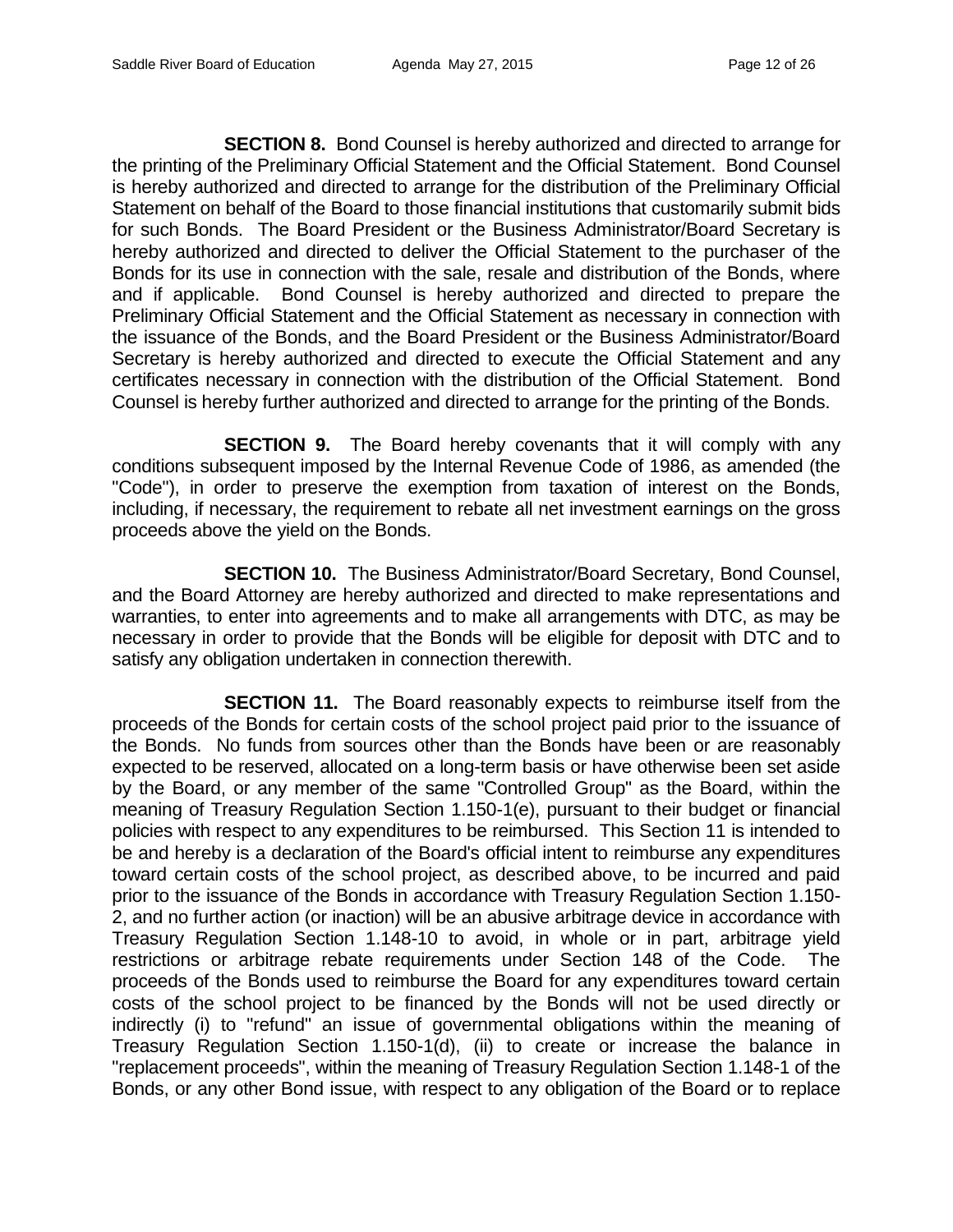funds or (iii) to reimburse the Board for any expenditure or payment that was originally paid with the proceeds of any obligation of the Board (other than borrowing by the Board from one of its own funds or the funds of a member of the same "Controlled Group" within the meaning of Treasury Regulation Section 1.150-1(e)). The Bonds used to reimburse the Board for any expenditures toward certain costs of the school project, as described above, will be issued in an amount not to exceed \$1,000,000. The costs to be reimbursed with the proceeds of the Bonds will be "capital expenditures" in accordance with the meaning of section 150 of the Code and Treasury Regulation Section 1.150-1. This section shall take effect immediately, but will be of no effect with regard to expenditures for costs paid outside the permitted reimbursement period set forth in Treasury Regulation Section 1.150-2(d)(2).

**SECTION 12.** In the event that DTC may determine to discontinue providing its service with respect to the Bonds or is removed by the Board and if no successor securities depository is appointed, the Bonds which were previously issued in book-entry only form shall be converted to registered Bonds (the "Registered Bonds") in denominations of \$1,000, or any integral multiple thereof, with a minimum purchase of \$5,000. The beneficial owner under the book-entry system, upon registration of the Bonds held in the beneficial owner's name, will become the registered owner of the Registered Bonds. The Board shall be obligated to provide for the execution and delivery of the Registered Bonds in certified form.

**SECTION 13.** The Board hereby covenants and agrees that it will comply with and carry out all of the provisions of the Continuing Disclosure Certificate (the "Certificate") which will set forth the obligation of the Board to file budgetary, financial and operating data and notices of certain enumerated events deemed material in accordance with the provisions of the Rule. The Business Administrator/Board Secretary is hereby authorized and directed to execute and deliver the Certificate evidencing the Board's undertaking with respect to the Rule. Notwithstanding the foregoing, failure of the Board to comply with the Certificate shall not be considered a default on the Bonds; however, any Bondholder may take such actions as may be necessary and appropriate, including seeking mandamus or specific performance to cause the Board to comply with its obligations hereunder.

**SECTION 14.** The Board President and the Business Administrator/Board Secretary are each hereby authorized and directed to determine all matters in connection with the issuance of the Bonds by the Board not determined by this or a subsequent resolution, all in consultation with Bond Counsel and the manual or facsimile signature of the Board President or the Business Administrator/Board Secretary upon any documents shall be conclusive as to all such determinations. The Board President and the Business Administrator/Board Secretary and any other Board representative, including but not limited to, Bond Counsel and the Board Attorney, are each hereby authorized and directed to take such actions or refrain from such actions as are necessary to consummate the transaction contemplated by the issuance of the Bonds by the Board and any and all such actions or inactions heretofore taken by the Board President and the Business Administrator/Board Secretary and any other Board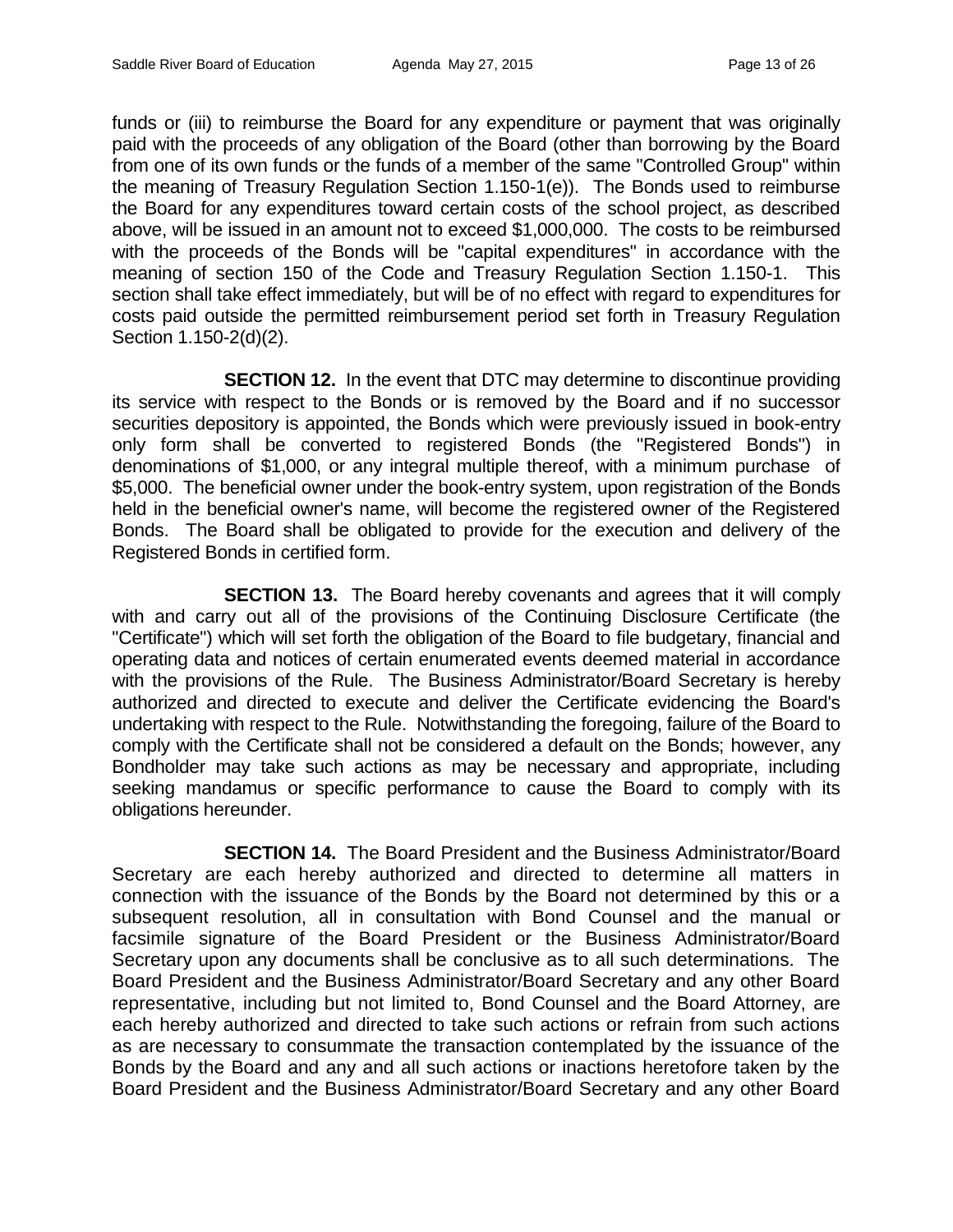representative, including, but not limited to Bond Counsel and the Board Attorney, are hereby ratified and confirmed. Wherever herein the Board President is authorized and directed to act or execute and deliver documents, including the Bonds, the Board Vice President is hereby authorized and directed to do same in the Board President's place.

**SECTION 15.** The Bonds will be designated as "qualified tax-exempt obligations" for purposes of section 265(b)(3)(B)(ii) of the Code

**SECTION 16.** This resolution shall take effect immediately.

Motion: Second:<br>Roll Call Vote: JC: IF: TW: Roll Call Vote: JC: IF: TW: JL: HS: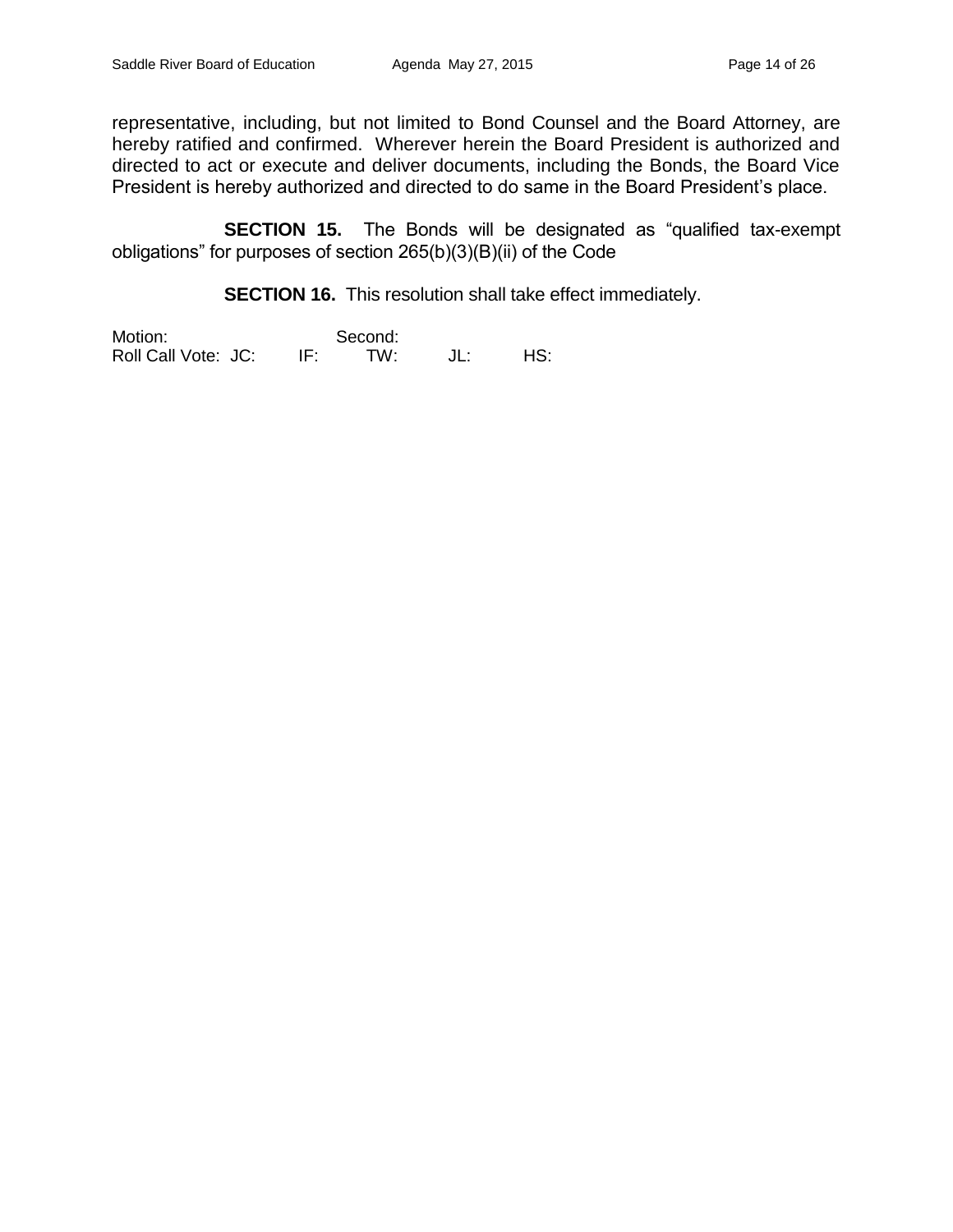### **EXHIBIT A**

**Payment of this obligation is secured under the provisions of the "New Jersey School Bond Reserve Act" in accordance with which an amount equal to 1% of the aggregate outstanding bonded indebtedness (but not to exceed the moneys available in the fund), of New Jersey counties, municipalities and school districts for school purposes as of September 15 of each year, is held within the State Fund for the Support of Free Public Schools as a school bond reserve pledged by law to secure payments of principal and interest due on such bonds in the event of the inability of the issuer to make payment.**

**REGISTERED PRINCIPAL SUM NUMBER SCH-\_\_\_\_ \$\_\_\_\_\_\_\_\_\_\_**

**UNITED STATES OF AMERICA STATE OF NEW JERSEY THE BOARD OF EDUCATION OF THE BOROUGH OF SADDLE RIVER IN THE COUNTY OF BERGEN, NEW JERSEY SCHOOL BOND, SERIES 2015**

| <b>DATE OF</b><br><b>ORIGINAL ISSUE</b> | <b>MATURITY</b><br><b>DATE</b> | <b>KAIE UF</b><br><b>INTEREST</b><br><b>PER ANNUM</b> | <b>CUSIP NUMBER</b> |
|-----------------------------------------|--------------------------------|-------------------------------------------------------|---------------------|
| . 2015                                  | <b>July 15,</b>                | $\frac{6}{2}$                                         |                     |

**RATE OF** 

THE BOARD OF EDUCATION OF THE BOROUGH OF SADDLE RIVER IN THE COUNTY OF BERGEN, NEW JERSEY (the "Board" when referring to the governing body and the "School District" when referring to the territorial boundaries governed by the Board) hereby acknowledges itself to be indebted and for value received promises to pay to CEDE & CO., as nominee of The Depository Trust Company, Jersey City, New Jersey ("DTC"), which will act as securities depository (the "Securities Depository"), on the MATURITY DATE specified above, the PRINCIPAL SUM specified above, and to pay interest on such sum from the DATE OF ORIGINAL ISSUE of this Bond until it matures at the RATE OF INTEREST PER ANNUM specified above semi-annually on the fifteenth day of January and July in each year until maturity commencing on July 15, 2016. Principal of and interest on this Bond will be paid to the Securities Depository by the Board and will be credited to the participants of DTC, as listed on the records of DTC, as of each July 1 and January 1 next preceding the date of such payments (the "Record Dates" for such payments).

This Bond is not transferable as to principal or interest except to an authorized nominee of DTC. DTC shall be responsible for maintaining the book-entry system for recording the interests of its participants or the transfers of the interests among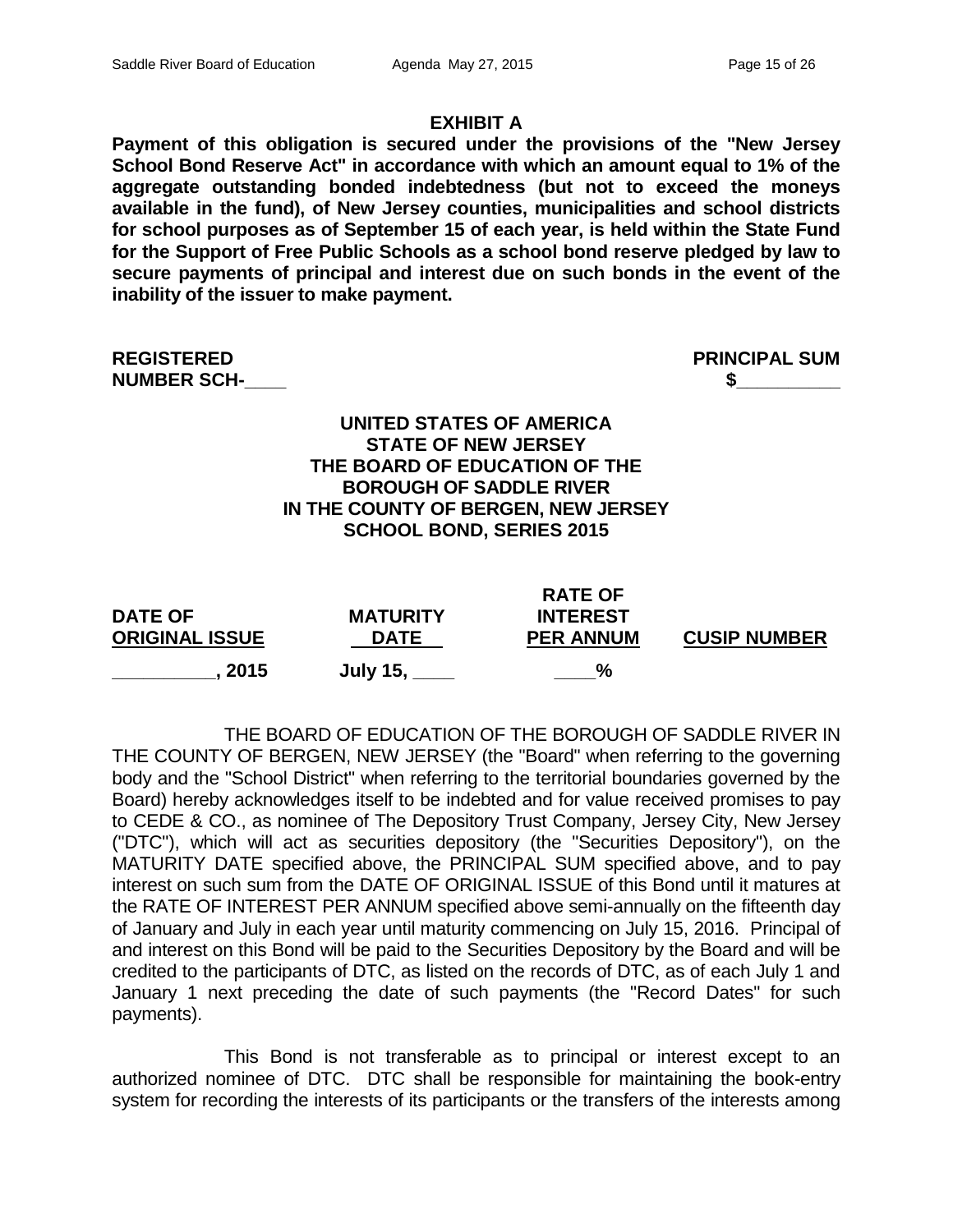its participants. The participants are responsible for maintaining records regarding the beneficial ownership interests in the Bonds on behalf of individual purchasers.

The Bonds of this issue are not subject to optional redemption prior to their stated maturities.

[The Bonds maturing on \_\_\_\_\_\_\_\_\_\_, 20\_\_ are subject to mandatory redemption from sinking fund installments made on each \_\_\_\_\_\_\_\_\_, beginning \_\_\_\_\_\_\_\_\_\_, 20\_\_, and shall be redeemed on the dates set forth below at a Redemption Price equal to one hundred percent (100%) of the principal amount of the Bonds called for redemption, plus interest accrued and unpaid to the date fixed for redemption, according to the schedule set forth below:

|      | Sinking Fund |      | Sinking Fund |
|------|--------------|------|--------------|
| Date | Installment  | Date | Installment] |

Notice of Redemption ("Notice of Redemption") shall be given by mailing at least thirty (30) days but not more than sixty (60) days before the date fixed for redemption by first class mail in a sealed envelope with postage prepaid to the registered owners of such Bonds at their respective addresses as they last appear on the registration books kept for that purpose by the Board or a duly appointed Bond Registrar. So long as DTC (or any successor thereto) acts as Securities Depository for the Bonds, Notice of Redemption shall be sent to such Securities Depository and shall not be sent to the beneficial owners of the Bonds. Any failure of the Securities Depository to advise any of its participants or any failure of any participant to notify any beneficial owner of any Notice of Redemption shall not affect the validity of the redemption proceedings. If the Board determines to redeem a portion of the Bonds prior to maturity, such Bonds to be redeemed shall be selected by the Board; the Bonds to be redeemed having the same maturity shall be selected by the Securities Depository in accordance with its regulations.

If Notice of Redemption has been given as provided herein, the Bonds or the portion thereof called for redemption shall be due and payable on the date fixed for redemption at the Redemption Price, together with accrued interest to the date fixed for redemption. Interest shall cease to accrue on the Bonds after the date fixed for redemption.]

This Bond is one of an authorized issue of Bonds and is issued pursuant to: (i) N.J.S.A. 18A:24-1 et seq., as amended and supplemented; (ii) a proposal adopted by the Board on November 25, 2014 and approved by the affirmative vote of a majority of the legal voters present and voting at a special School District election held on February 10, 2015; and (iii) a resolution adopted by the Board on May 26, 2015, which sets forth the terms of the offering and sale of the Bonds (the "Authorization Proceedings"). The full faith and credit of the School District are hereby irrevocably pledged for the punctual payment of the principal of and the interest on this Bond according to its terms.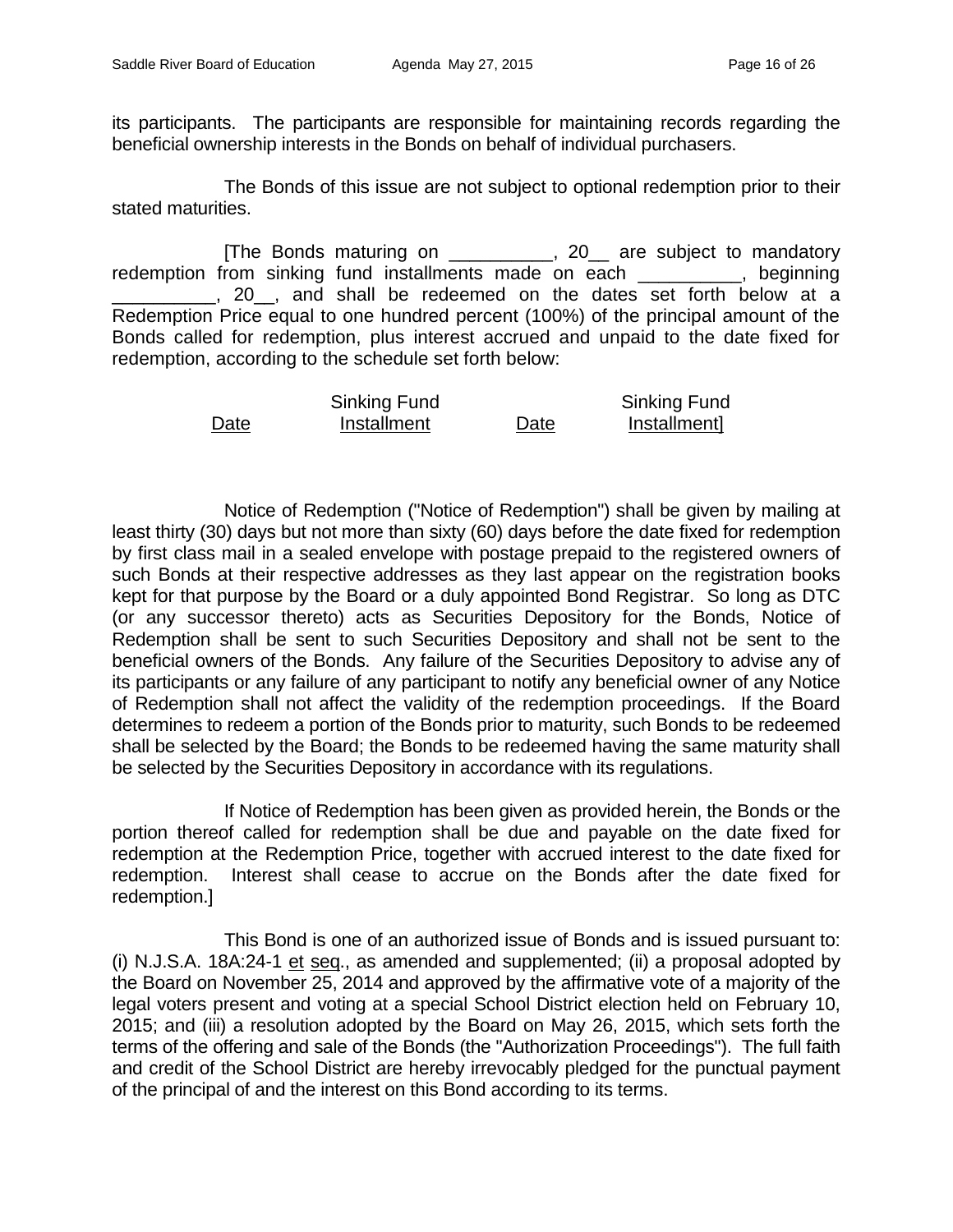It is hereby certified and recited that all conditions, acts and things required by the Constitution or the statutes of the State of New Jersey to exist, to have happened or to have been performed precedent to or in the issuance of this Bond exist, have happened and have been performed and that the issue of Bonds of which this is one, together with all other indebtedness of the School District, is within every debt and other limit prescribed by such Constitution or statutes.

IN WITNESS WHEREOF, THE BOARD OF EDUCATION OF THE BOROUGH OF SADDLE RIVER IN THE COUNTY OF BERGEN, NEW JERSEY has caused this Bond to be executed in its name by the manual or facsimile signature of its President, its corporate seal to be hereunto imprinted or affixed, this Bond and the seal to be attested by the manual signature of its Business Administrator/Board Secretary, and this Bond to be dated the DATE OF ORIGINAL ISSUE as specified above.

# **THE BOARD OF EDUCATION OF THE BOROUGH OF SADDLE RIVER IN THE COUNTY OF BERGEN, NEW JERSEY**

**(SEAL)**

# **By:[FORM, DO NOT SIGN]**

**\_\_\_\_\_\_\_\_\_\_\_\_\_\_\_\_\_\_\_\_\_**

**President**

**ATTEST:**

**By:[FORM, DO NOT SIGN]**

**\_\_\_\_\_\_\_\_\_\_\_\_\_\_\_\_, Business Administrator/Board Secretary**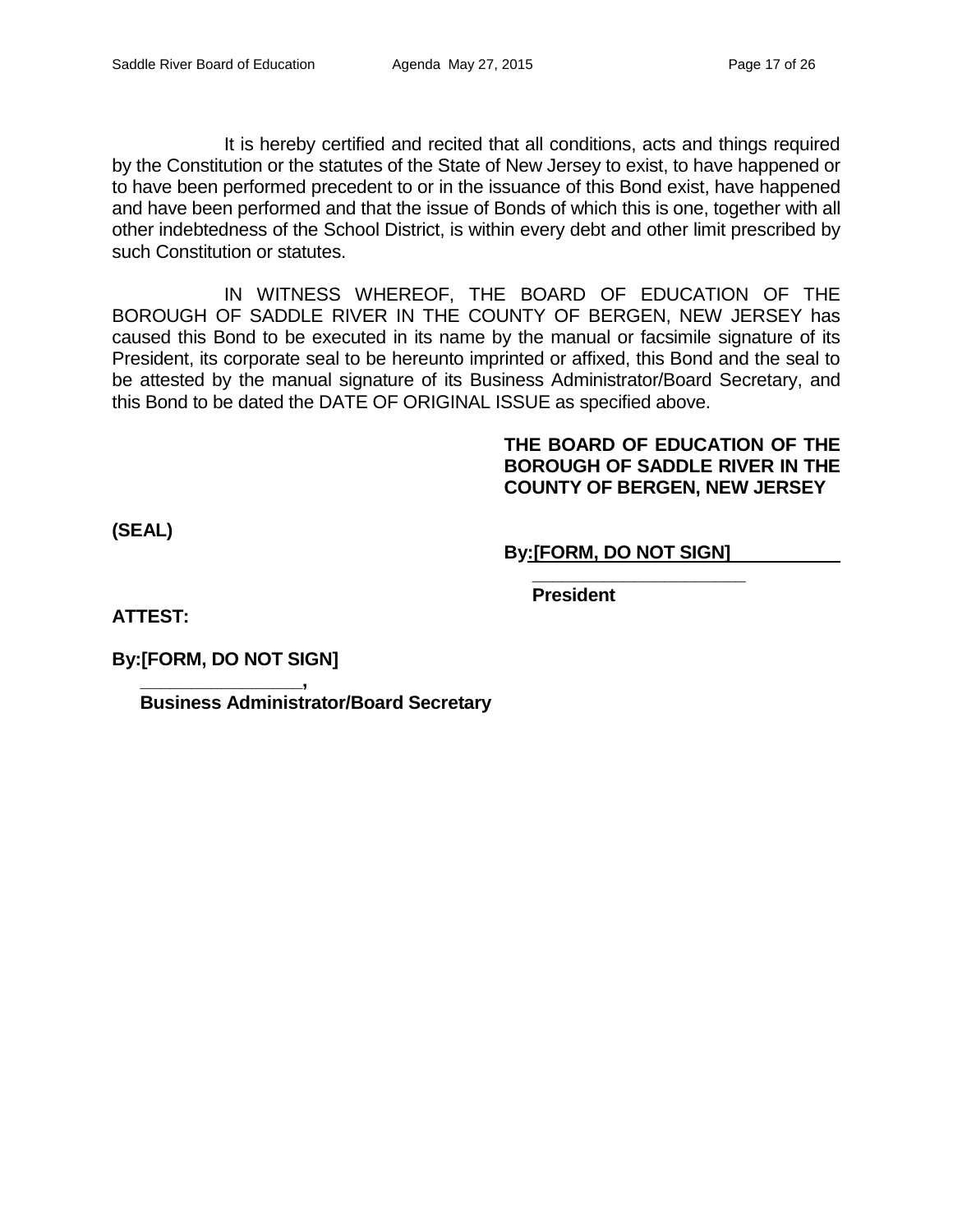### **EXHIBIT B NOTICE OF SALE \$3,097,000 SCHOOL BONDS, SERIES 2015 OF THE BOARD OF EDUCATION OF THE BOROUGH OF SADDLE RIVER IN THE COUNTY OF BERGEN, NEW JERSEY**

# **Book-Entry Only Bonds Bank-Qualified Non-Callable**

# **SUMMARY**

| <b>ISSUER:</b>                                      | The Board of Education of the Borough of Saddle River in the<br>County of Bergen, New Jersey (the "Board")                                                                                                                                                              |
|-----------------------------------------------------|-------------------------------------------------------------------------------------------------------------------------------------------------------------------------------------------------------------------------------------------------------------------------|
| <b>PAR AMOUNT:</b>                                  | \$3,097,000                                                                                                                                                                                                                                                             |
| <b>SECURITY:</b>                                    | General Obligations of the Board and the New Jersey School Bond<br>Reserve Act, N.J.S.A. 18A:56-17 et. seq.                                                                                                                                                             |
| <b>TAX EXEMPT:</b>                                  | Yes                                                                                                                                                                                                                                                                     |
| <b>RATINGS:</b>                                     | Standard & Poor's; expected                                                                                                                                                                                                                                             |
| <b>INSURANCE:</b>                                   | The Winning Bidder of the Bonds may, at its sole option and<br>expense, purchase a policy of municipal bond insurance.                                                                                                                                                  |
| <b>TYPE OF SALE:</b>                                | Electronic bids via the Parity Electronic Bid Submission System<br>("PARITY")                                                                                                                                                                                           |
| <b>AUCTION AGENT:</b>                               | <b>PARITY</b>                                                                                                                                                                                                                                                           |
| <b>BID/AWARD DATE:</b>                              | June 24, 2015 at 11:00 a.m. to 11:15 a.m. with the Two Minute<br>Rule applicable. Award by 2:00 p.m.                                                                                                                                                                    |
| DATED DATE:                                         | Date of Delivery                                                                                                                                                                                                                                                        |
| <b>DELIVERY DATE:</b>                               | On or about July 15, 2015                                                                                                                                                                                                                                               |
| <b>INTEREST</b><br><b>PAYMENT DATES:</b>            | January 15 and July 15, commencing July 15, 2016                                                                                                                                                                                                                        |
| <b>MINIMUM BID:</b>                                 | \$3,097,000 (Par)                                                                                                                                                                                                                                                       |
| <b>BID SECURITY:</b>                                | Good Faith Check in the form of a certified, cashier's or<br>treasurer's check or a wire transfer in the amount of \$61,940<br>received by the Board no later than 11:00 a.m. on June 24,<br>2015 or Financial Surety Bond, if available, as provided in this<br>notice |
| <b>BASIS OF AWARD:</b>                              | Net Interest Cost - Ascending Coupons Required                                                                                                                                                                                                                          |
| <b>OFFERING STATEMENT:</b><br>www.prospectushub.com | Preliminary Official Statement available at                                                                                                                                                                                                                             |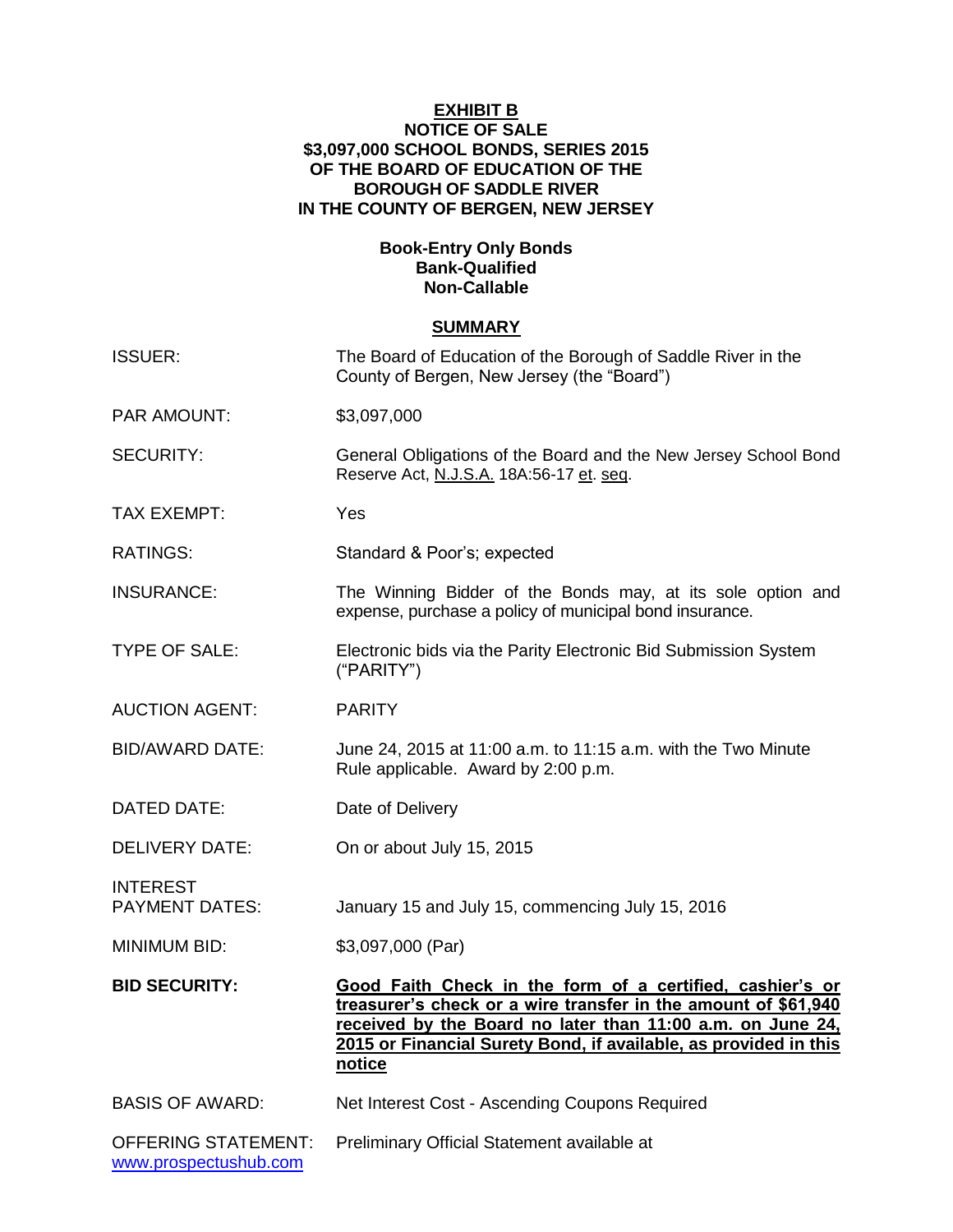# **NOTICE**

NOTICE IS HEREBY GIVEN that bids will be received by The Board of Education of the Borough of Saddle River in the County of Bergen, New Jersey (the "Board") for the purchase of the Board's \$3,097,000 aggregate principal amount of School Bonds, Series 2015 (the "Bonds **All Bids (as defined below) must be submitted in their entirety on i-Deal's PARITY website ("PARITY") prior to 11:00 a.m., eastern daylight saving time on June 24, 2015. To bid via PARITY, Bidders (as defined below) must have submitted a good faith check in the form of a certified, cashier's or treasurer's check, a wire transfer, or Financial Surety Bond, if available, payable to the Board in the amount of \$61,940 no later than 11:00 a.m. on June 24, 2015 (see Bidding Details below).**

#### **Preliminary and Final Official Statement**

The Board's Preliminary Official Statement dated on or about June 17, 2015 (the "POS"), is available for viewing in electronic format on [www.prospectushub.com.](http://www.prospectushub.com/) In addition, broker dealers registered with the National Association of Securities Dealers (the "NASD") and dealer banks with The Depository Trust Company, Jersey City, New Jersey, ("DTC") clearing arrangements may either: (a) print out a copy of the POS on their own printer, or (b) at any time prior to June 24, 2015, elect to receive a photocopy of the POS in the mail by requesting it on Parity or by calling the Board's Bond Counsel, Wilentz, Goldman & Spitzer, P.A. ("Bond Counsel"), 90 Woodbridge Center Drive, Woodbridge, New Jersey 07095. Calls should be directed to Lisa A. Gorab, Esq. at (732) 855-6459. All Bidders must review the POS and certify that they have done so prior to participating in the bidding.

The POS is deemed by the Board to be final as of its date, for purposes of Rule 15c2-12 (the "Rule") promulgated by the Securities and Exchange Commission pursuant to the Securities Exchange Act of 1934, as amended and supplemented, except for the omission of information concerning the offering price(s), interest rate(s), selling compensation, aggregate principal amount of the Bonds and any other terms or provisions to be determined from the successful Bid(s) or depending on such matters, and the identity of the underwriter(s). The POS is, however, subject to such further revisions, amendments and completion in a Final Official Statement (the "Final Official Statement") as may be necessary.

The Board at its expense, will make available to the Winning Bidder a reasonable number of Final Official Statements, within seven (7) business days following the date of acceptance of the Bid.

#### **Types of Bids Allowed**

Subject to the Bid requirements described below, Bids for the Bonds must be submitted on an "All-or-None" ("AON") basis for the entire amount of \$3,097,000. First, a Bidder must submit a conforming Bid for the entire issue, and if such Bid is accepted by the Board, the Bidder will be required to purchase the entire issue in accordance with such Bid.

#### **Insurance**

If the Bonds qualify for the issuance of any policy of municipal bond insurance, the Bidder of the Bonds may, at its sole option and expense, purchase such insurance. The insurance premium, if any, will be paid by the Bidder. Any failure of the Bonds to be so insured shall not in any way relieve the Winning Bidder of its contractual obligations arising from the acceptance of its proposal for the purchase of the Bonds.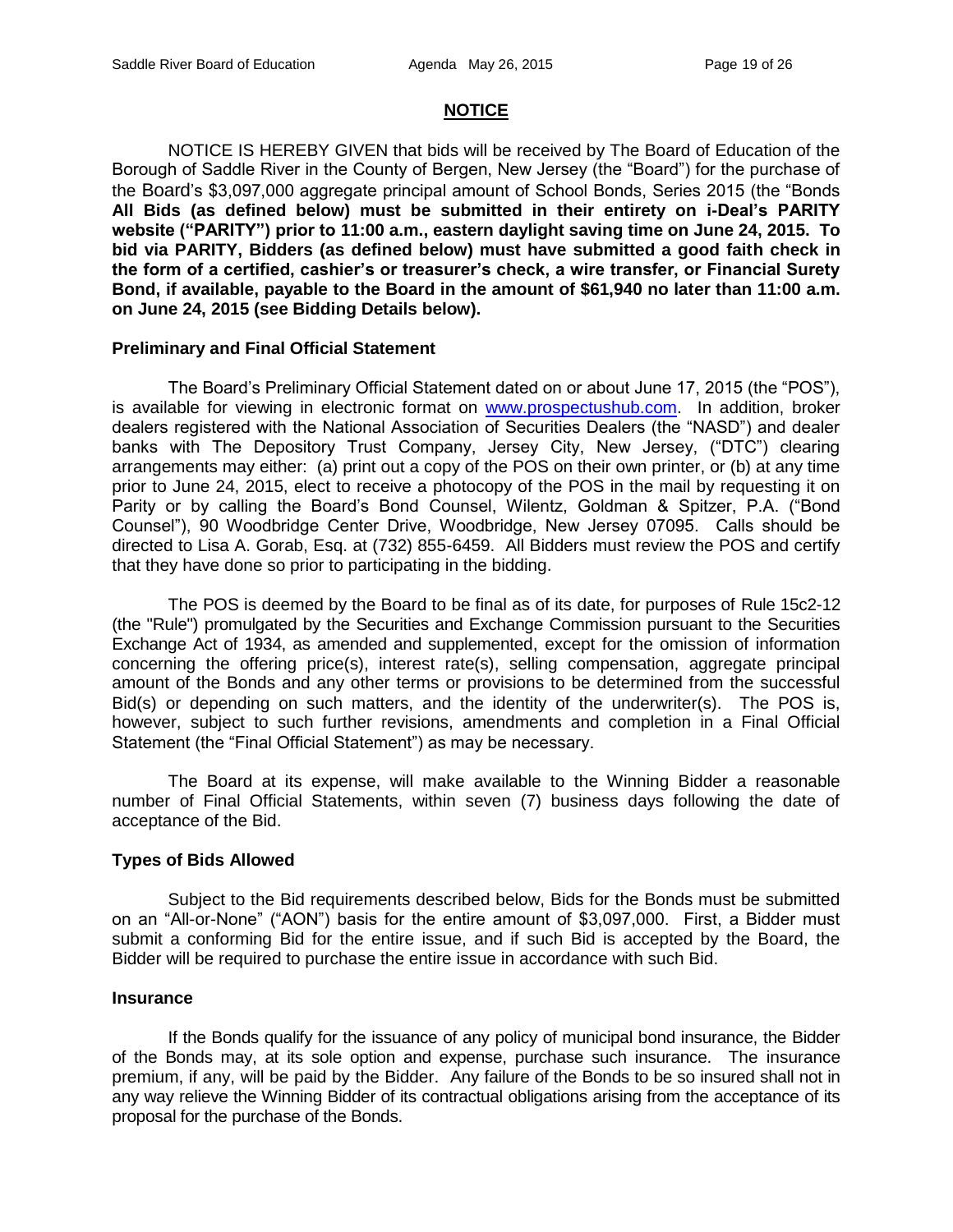# **Interest Payment Dates; Description of the Bonds**

The Bonds will be dated their date of delivery and will bear interest from such date payable semiannually on each January 15 and July 15, commencing on July 15, 2016 (the "Interest Payment Date"), in each year until maturity, by payment of money to DTC or its authorized nominee. DTC will credit payments of principal of and interest on the Bonds to the Participants of DTC as listed on the records of DTC as of each July 1 and January 1 preceding an Interest Payment Date for the Bonds (the "Record Dates").

# **Principal Amortization**

The Bonds will consist of serial bonds maturing on July 15, commencing in 2016, as indicated on the maturity schedule set forth below, except as otherwise may be determined if the "Term Bond Option" is selected as set forth herein. The principal amounts of maturity shall be as set forth below, subject to the applicable limitations set forth herein under "Term Bond Option."

The Bonds shall mature on July 15 in each year as set forth in the following table:

|      | <b>Principal</b> |
|------|------------------|
| Year | <b>Amount</b>    |
| 2016 | \$230,000        |
| 2017 | 285,000          |
| 2018 | 295,000          |
| 2019 | 300,000          |
| 2020 | 310,000          |
| 2021 | 315,000          |
| 2022 | 325,000          |
| 2023 | 335,000          |
| 2024 | 345,000          |
| 2025 | 357,000          |

# **Book Entry Only**

The Bonds will be issued in book-entry form only, and each certificate will be registered in the name of and held by Cede & Co., as nominee of the DTC, which will act as securities depository for the Bonds. The Bonds will be issued in the form of one certificate for the aggregate principal amount of the Bonds maturing in each year and will be payable as to both principal and interest in lawful money of the United States of America. The certificates will be on deposit with DTC. DTC will be responsible for maintaining a book-entry system for recording the interests of its Participants or the transfers of the interests among its Participants. The Participants will be responsible for maintaining records regarding the beneficial ownership interests in the Bonds on behalf of the individual purchasers. The Winning Bidder will not receive certificates representing its interests in the Bonds. Individual purchases will be in the principal amount of \$1,000 or any integral multiple thereof, with a minimum purchase of \$5,000 required through book entries made on the books and records of DTC and its Participants. Payments of principal and interest will be made by the paying agent to DTC for subsequent disbursement to Participants to then be remitted to the Beneficial Owners of the Bonds.

The Bonds shall be entitled to the benefits of the New Jersey School Bond Reserve Act, 1980 Laws c.72, as amended and supplemented.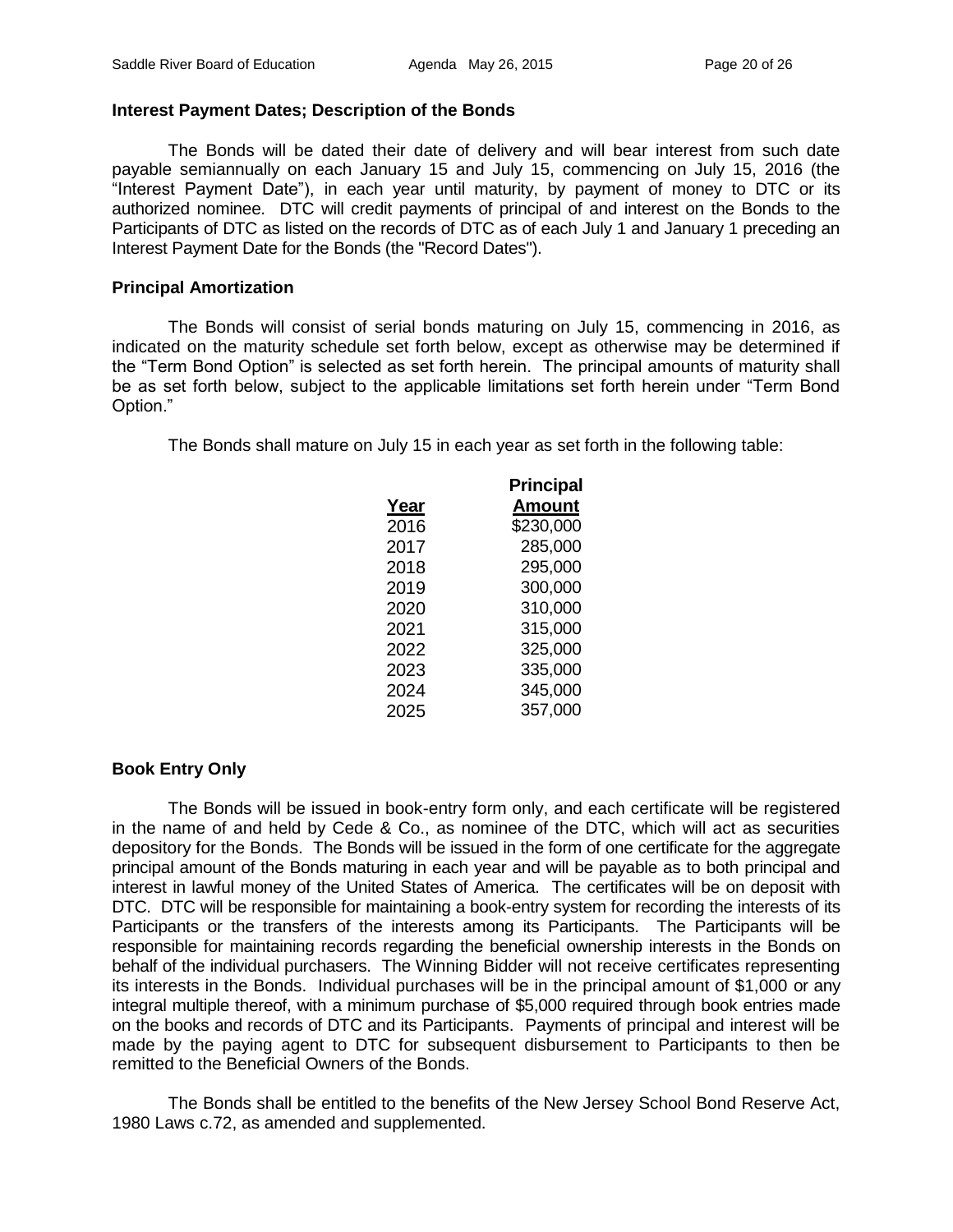#### **Redemption Provisions**

The Bonds of this issue are not subject to optional redemption prior to their stated maturities.

Term Bond Option

Bidders may elect to structure the issue to include term bonds (the "Term Bond Option"), which term bonds, if selected by the Bidder, will be subject to mandatory redemption prior to maturity, in the years and amounts shown above as serial maturities, upon payment of one hundred percent (100%) of the principal amount of the Bonds to be redeemed, together with accrued interest to the date fixed for such mandatory redemption of such amounts. If the Bonds are awarded and no term bonds are designated in the Winning Bid (as defined herein), the Bonds will mature serially as shown in the preceding schedule.

# **Terms of PARITY**

Each electronic bid must be submitted via PARITY. No bidder will see any other bidder's bid, nor will any bidder see the status of its bid relative to other bids (e.g., whether its bid is a leading bid). To the extent any instructions or directions set forth on PARITY conflict with this Notice of Sale, the terms of this Notice of Sale shall control. For further information about PARITY, potential bidders may contact Lerch, Vinci & Higgins, LLP. The Board may, but is not obligated to, acknowledge its acceptance in writing of any bid submitted electronically via PARITY. When a bid for the Bonds is submitted via PARITY, the bidder further agrees that: the Board may regard the electronic transmission of the bid via PARITY (including information about the purchase price of the Bonds, the interest rate or rates to be borne by the various maturities of the Bonds, the term Bonds, if any, specified, the initial public offering price of each maturity of the Bonds and any other information included in such transmission) as the official "Bid for Bonds" executed by a duly authorized signatory of the bidder. If the bid submitted electronically via PARITY is accepted by the Board, the terms of the bid and this Notice of Sale and the information that is electronically transmitted via PARITY shall form a contract, and the successful bidder shall be bound by the terms of such contract.

PARITY is not an agent of the Board, and the Board shall have no liability whatsoever based on any bidder's use of PARITY, including but not limited to any failure by PARITY to correctly or timely transmit information provided by the Board or information provided by the bidder.

The Board may choose to discontinue use of electronic bidding via PARITY by issuing a notification to such effect via Thomson News Service ("TM3"), or by other available means, no later than 3:00 p.m., eastern daylight saving time, on the last business date prior to the bid date.

Once the bids are communicated electronically via PARITY to the Board, each bid will constitute an official "Bid for Bonds" and shall be deemed to be an irrevocable offer to purchase the Bonds on the terms provided in this Notice of Sale. For purposes of submitting all "Bids for Bonds" electronically via PARITY, the time as maintained on PARITY shall constitute the official time.

Each bidder shall be solely responsible to make necessary arrangements to access PARITY for purposes of submitting its bid in a timely manner and in compliance with the requirements of this Notice of Sale. Neither the Board nor PARITY shall have any duty or obligation to provide or assure to any bidder, and neither the Board nor PARITY shall be responsible for the proper operation of, or have any liability for any delays or interruptions of, or any damages caused by, PARITY. The Board is using PARITY as a communication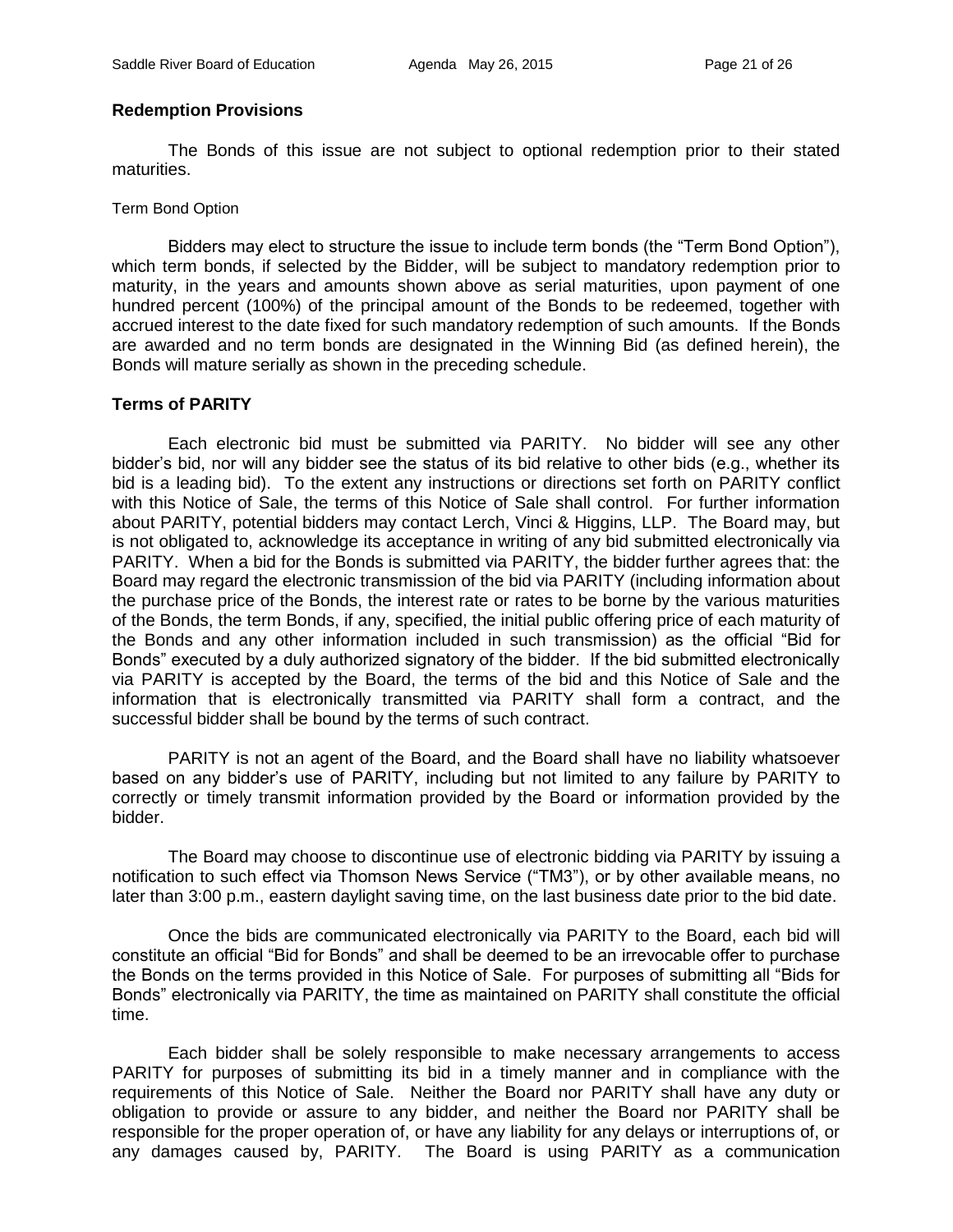mechanism, and not as the Board's agent, to conduct the electronic bidding for the Bonds. By using PARITY, each bidder agrees to hold the Board harmless for any harm or damages caused to such bidder in connection with its use of PARITY for bidding on the Bonds.

The Board may, in its sole discretion and prior to the electronic receipt of bids, clarify any term hereof, including, without limitation, its decision to discontinue use of electronic bidding via PARITY, by issuing a notification of the clarification via TM3, or any other available means, no later than 11:00 a.m. (eastern daylight saving time) on the Bid Date.

# **Bidding Details**

Bidders should be aware of the following bidding details associated with the sale of the Bonds:

(1) **BIDDERS MUST SUBMIT A GOOD FAITH CHECK IN THE FORM OF A CERTIFIED, CASHIER'S OR TREASURER'S CHECK, WIRE TRANSFER OR FINANCIAL SURETY BOND, IF AVAILABLE, IN THE AMOUNT OF \$61,940 PAYABLE TO THE BOARD NO LATER THAN 11:00 A.M. ON JUNE 24, 2015. A CERTIFIED, CASHIER'S OR A TREASURER'S CHECK SHOULD BE SENT TO THE FOLLOWING ADDRESS:**

> **Attn: Donna Logan c/o Lisa A. Gorab, Esq. Wilentz, Goldman & Spitzer, P.A. 90 Woodbridge Center Drive Woodbridge, New Jersey 07095**

# **BIDDERS SHOULD ALSO ENCLOSE A RETURN ENVELOPE FOR USE BY THE BOARD.**

- (2) All Bids must be submitted via PARITY. **No telephone, telefax, telegraph or personal delivery Bids will be accepted.**
- (3) All Bids for the Bonds must be submitted on an AON basis.
- (4) Bidders may bid to purchase the Bonds from the Board with a premium not to exceed \$1,000. No Bid shall be considered that offers to pay an amount less than the total principal amount of Bonds offered for sale or under which the total loan is made at an interest cost higher than the lowest Net Interest Cost to the Board under any legally acceptable Bid.
- (5) Bidders must specify a rate of interest for each maturity of the Bonds which rate of interest must be expressed in multiples of one-eighth (1/8) or onetwentieth (1/20) of one percent (1%). If more than one rate of interest is named, no interest rate named for any maturity may be less than the interest rate named for any prior maturity and not more than one rate of interest may be named for the Bonds of the same maturity. There is no limitation on the number of rates of interest that may be named.
- (6) Bidders are only permitted to submit Bids for the Bonds during the bidding period.
- (7) The Winning Bidder shall be obligated to furnish to the Board within forty-eight (48) hours prior to the date of delivery of the Bonds a certificate satisfactory to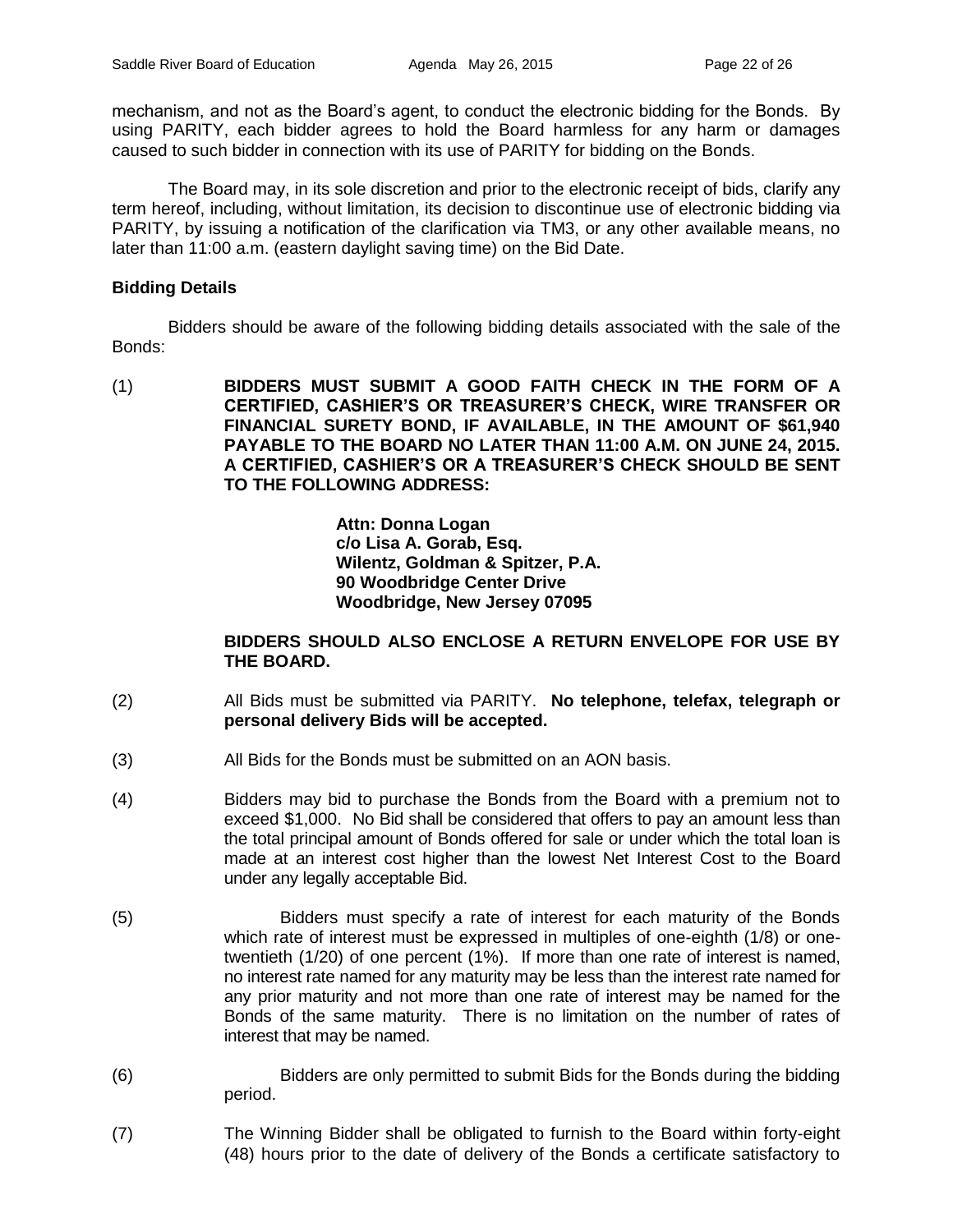Bond Counsel to the Board to the effect that: (i) each maturity of the Bonds has been the subject of a bona fide initial offering to the public (excluding bond houses, brokers or similar persons or organizations acting in the capacity of underwriters or wholesalers) at the initial public offering price set forth in such certificate; (ii) ten percent (10%) or more in par amount of the Bonds of each maturity were sold to the public (excluding bond houses, brokers or similar persons or organizations acting in the capacity of underwriters or wholesalers) at the initial public offering price for such maturity set forth in such certificate; and (iii) at the time the Winning Bidder submitted its bid to the Board, based upon then prevailing market conditions, the Winning Bidder had no reason to believe that any maturity of the Bonds would be sold to the public (excluding bond houses, brokers or similar persons or organizations acting in the capacity of underwriters or wholesalers) at a price greater than the initial public offering price for that maturity, or that the fair market of any maturity of the Bonds would be in excess of the initial public offering price for that maturity. Such certificate shall state that it is made to the best knowledge, information and belief of the Winning Bidder.

(8) Additionally, the Winning Bidder shall be obligated to furnish to the Board within forty-eight (48) hours of the Bid Date the public offering prices and reoffering yields for each maturity of each series of Bonds.

# **Definitions**

- "Bid" any confirmed purchase offer received by PARITY on or before the bid submission deadline.
- "Bidder" any firm registered and approved for participation in the sale.
- "Net Interest Cost" computed by adding to the total principal amount of bonds bid for, the total interest cost to maturity in accordance with such bid and by deduction therefrom of the amount of premium, if any. The Net Interest Cost serves as the basis for awarding the Bonds to winning Bidders.

"Winning Bid" any purchase offer made by a Bidder and received by PARITY which, at the end of the bidding time period, results in the lowest NIC which is acceptable to the Board.

# **Bid Procedure and Basis of Award**

Subject to the right reserved by the Board to reject any or all Bids, the Bonds will be sold to the Bidder whose Bid produces the lowest NIC for the Board and otherwise complies with this Notice of Sale.

Bids must remain valid until at least 2:00 p.m., prevailing time, on the date of the sale, and if accepted by the Board, prior to such time, shall be irrevocable except as otherwise provided in this Notice of Sale. Upon selection of the winning Bidder, the Board will execute an award certificate to award the Bonds and will promptly communicate with the winning Bidder by telephone, e-mail or fax.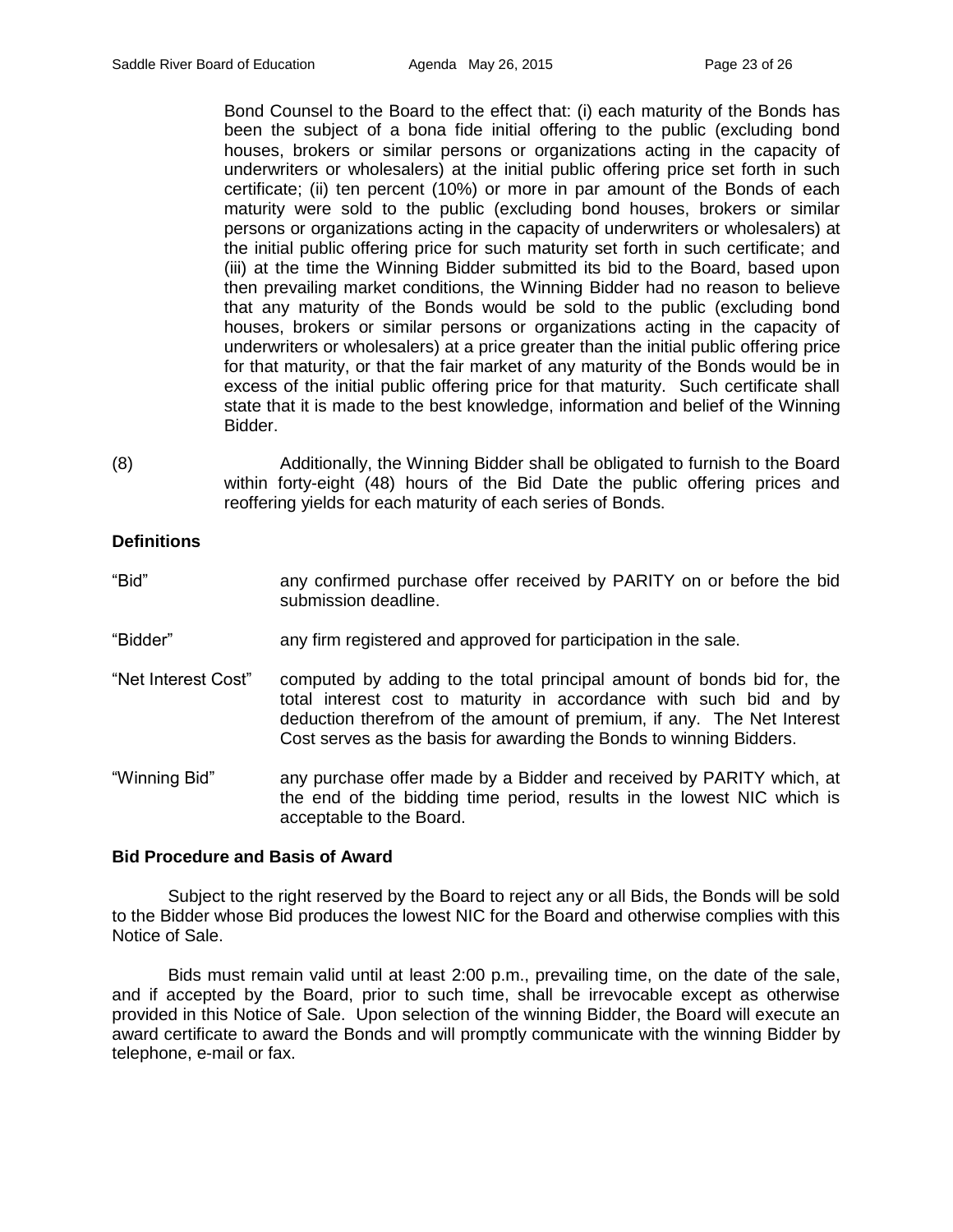#### **Bid Security and Method of Payment for the Bonds**

**A Good Faith Deposit ("Deposit") in the form of a certified or cashier's or treasurer's check, wire transfer or a Financial Surety Bond in the amount of \$61,940, payable to the order of the Board, is required for each bid to be. Wire instructions may be obtained by contacting Donna Logan, Business Administrator/Board Secretary at (201)-327-0727 or Lisa A. Gorab, Esq., Bond Counsel at (732) 855-6459 or lgorab@wilentz.com and such wire must be received and confirmed by the Board prior to 11:00 a.m. on June 24, 2015. If a check is used, it must be a certified, cashier's or treasurer's check and must be provided to the Board no later than 11:00 a.m. on June 24, 2015. Each bidder accepts responsibility for delivering such deposit on time and the Board is not responsible for any deposit that is not received on time. If a Financial Surety Bond is used, it must be from an insurance company licensed to issue such a bond in the State of New Jersey and approved by the Director of the Division of Local Government Services in the New Jersey Department of Community Affairs (the "Director") and such bond must be submitted to the Board no later than 11:00 a.m. on June 24, 2015 at the address referred to above. At present, the Director has approved the use of Sure-Bid, a division of Financial Security Assurance Inc. Use of any other Financial Surety Bond must be approved by the Director prior to the bid and will not be accepted by the Board unless evidence of such approval is provided prior to the bid. The Financial Surety Bond must identify the bidder whose Deposit is guaranteed by such Financial Surety Bond. If the Bonds are awarded to a bidder utilizing a Financial Surety Bond, then that Winning Bidder is required to submit its Deposit to the Board by wire transfer as instructed by the Board not later than 3:30 p.m. on the next business day following the award. If such Deposit is not received by that time, the Financial Surety Bond may be drawn by the Board to satisfy the Deposit requirement. No interest on the Deposit will accrue to the Winning Bidder. The Deposit will be applied to the purchase price of the Bonds. In the event the Winning Bidder fails to honor its accepted bid, the Deposit will be retained by the Board. Award of the Bonds to the successful Bidder or rejection of all Bids is expected to be made within two hours after opening of the bids, but such successful Bidder may not withdraw its proposal until after 2:00 p.m. of the day for receipt of such Bids and then only if such award has not been made prior to the withdrawal. The balance of the purchase price shall be paid in Federal Funds by wire transfer to the Board on or about July 15, 2015.**

#### **Right to Reject Bids; Waive Irregularities**

The Board reserves the right to reject any and all Bids and to the extent permitted by law to waive any irregularity or informality in any Bid.

#### **Delivery of the Bonds**

The Bonds will be delivered on or about July 15, 2015 (UNLESS A NOTICE OF A CHANGE IN THE DELIVERY DATE IS PUBLISHED ON PARITY NOT LATER THAN 2 HOURS PRIOR TO ANY ANNOUNCED DATE FOR RECEIPT OF BIDS) in Jersey City, New Jersey at DTC against payment of the purchase price therefor (less the amount of the good faith deposit). PAYMENT FOR THE BONDS AT THE TIME OF ORIGINAL ISSUANCE AND DELIVERY SHALL BE BY WIRE TRANSFER OF IMMEDIATELY AVAILABLE FUNDS.

There will also be furnished the usual closing papers, including (1) a certificate, in form and tenor satisfactory to Bond Counsel and dated as of the date of such delivery of the Bonds, to the effect that there is no litigation pending or (to the knowledge of the signer or signers thereof) threatened affecting the validity of the Bonds, (2) certificates in form satisfactory to Bond Counsel evidencing the proper execution and delivery of the Bonds, the receipt of payment therefor and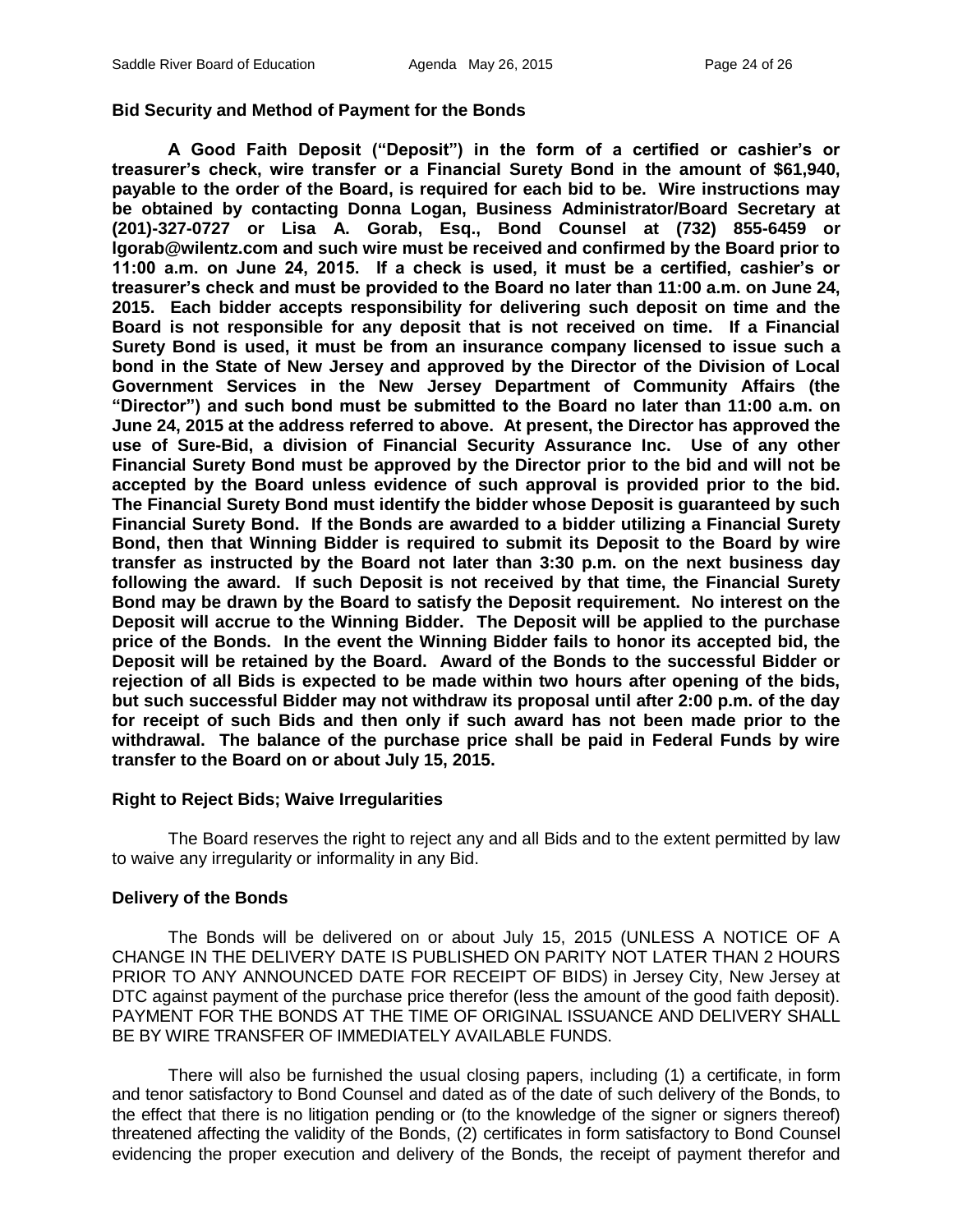compliance with the requirements of the Code (as defined below) necessary to preserve tax exemption, (3) a certificate signed by the Board relating to the Official Statement, and (4) a Continuing Disclosure Certificate evidencing compliance with the Rule (as defined herein) and the undertaking of the Board with respect thereto.

#### **CUSIP Identification Numbers**

CUSIP Identification Numbers will be applied for with respect to the Bonds. Obtaining such CUSIP Identification Numbers and the CUSIP Service Bureau charge for the assignment of the numbers shall be the responsibility of and shall be paid for by the Winning Bidder of the Bonds. The Board will assume no obligation for the assignment or printing of such numbers on the bond certificates or for the correctness of such numbers, and neither the failure to print such numbers on any bond certificate nor any error with respect thereto shall constitute cause for a failure or refusal by the Winning Bidder thereof to accept delivery of and make payment for the Bonds.

#### **Legal Opinion**

The approving opinion of Bond Counsel relating to the Bonds will be furnished without cost to the Winning Bidder, in substantially the form set forth in the Official Statement distributed in preliminary form in connection with the sale of the Bonds. Such opinion will state that the Bonds are valid and legally binding obligations of the Board, that all the taxable property therein will be subject to the levy of *ad valorem* taxes to pay the Bonds and the interest thereon without limitation as to rate or amount and that interest on the Bonds is not includable as gross income under current law if the Board complies with all conditions subsequent contained in the Internal Revenue Code of 1986, as amended (the "Code"), except to the extent that interest on the Bonds held by a corporate taxpayer is included in the income computation for calculation of the corporate alternative minimum tax, and that interest on the Bonds and any gain on the sale thereof is not includable as gross income under the existing New Jersey Gross Income Tax Act.

#### **Postponement**

The Board reserves the right to postpone, from time to time, the date and time established for receipt of Bids. **ANY SUCH POSTPONEMENT WILL BE PUBLISHED OR POSTED BEFORE 11:00 A.M. ON THE DAY OF THE SALE**. If any date fixed for the receipt of Bids and the sale of the Bonds is postponed, an alternative sale date will be announced via TM3 at least forty-eight (48) hours prior to such alternative sale date. On any such alternative sale date, any Bidder may submit a Bid for the purchase of the Bonds in conformity in all respects with the provisions of this Notice of Sale, except for the date of sale and except for the changes announced on [www.prospectushub.com](http://www.prospectushub.com/) at the time the sale date and time are announced.

# **Adjustments**

The Board further reserves the right to adjust the maturity schedule of the Bonds up to twenty-four (24) hours prior to the date of sale indicated herein, which adjustment shall not exceed ten percent (10%) of the principal amount of any maturity or in the aggregate, the overall issue. **ANY SUCH ADJUSTMENT WILL BE PUBLISHED ON [WWW.PROSPECTUSHUB.COM.](http://www.prospectushub.com/)**

# **Termination**

The Winning Bidder at its option may refuse to accept delivery and pay the purchase price of the Bonds if prior to their delivery any change in any income tax law of the United States of America, shall provide that the interest thereon is includable or shall be includable in gross income at a future date for Federal income tax purposes. In such case, the deposit made by such Winning